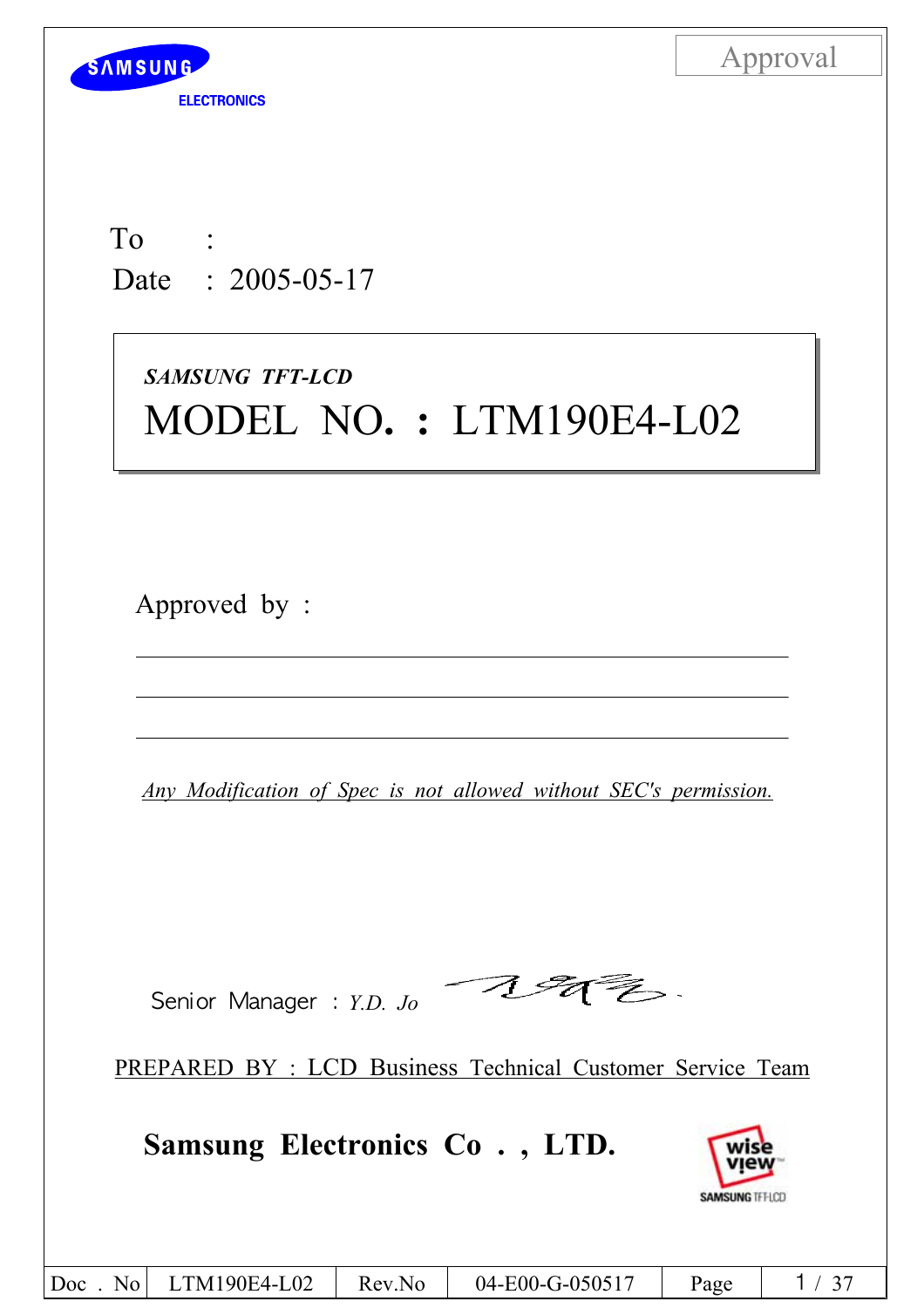## **Contents**

|                                                        | --------------------------- (4)<br>---------------------------- (5)<br>--------------------------- (7)<br>---------------------------- $(12)$ |                                                                                                                                                                                                                                                                                                                                                                          |
|--------------------------------------------------------|-----------------------------------------------------------------------------------------------------------------------------------------------|--------------------------------------------------------------------------------------------------------------------------------------------------------------------------------------------------------------------------------------------------------------------------------------------------------------------------------------------------------------------------|
|                                                        |                                                                                                                                               |                                                                                                                                                                                                                                                                                                                                                                          |
|                                                        |                                                                                                                                               |                                                                                                                                                                                                                                                                                                                                                                          |
|                                                        |                                                                                                                                               |                                                                                                                                                                                                                                                                                                                                                                          |
|                                                        |                                                                                                                                               |                                                                                                                                                                                                                                                                                                                                                                          |
|                                                        | ----------------------------- $(16)$                                                                                                          |                                                                                                                                                                                                                                                                                                                                                                          |
|                                                        |                                                                                                                                               |                                                                                                                                                                                                                                                                                                                                                                          |
| 6.2 Timing Diagrams of Interface Signal (DE only mode) |                                                                                                                                               |                                                                                                                                                                                                                                                                                                                                                                          |
|                                                        |                                                                                                                                               | (29)                                                                                                                                                                                                                                                                                                                                                                     |
|                                                        |                                                                                                                                               |                                                                                                                                                                                                                                                                                                                                                                          |
|                                                        |                                                                                                                                               |                                                                                                                                                                                                                                                                                                                                                                          |
|                                                        |                                                                                                                                               |                                                                                                                                                                                                                                                                                                                                                                          |
|                                                        |                                                                                                                                               |                                                                                                                                                                                                                                                                                                                                                                          |
|                                                        |                                                                                                                                               |                                                                                                                                                                                                                                                                                                                                                                          |
|                                                        |                                                                                                                                               |                                                                                                                                                                                                                                                                                                                                                                          |
|                                                        |                                                                                                                                               | ---------------------------- $(17)$<br>5.5 Input Signals, Basic Display Colors and Gray Scale of Each Color<br>---------------------------- $(24)$<br>--------------------------<br>---------------------------- $(31)$<br>--------------------------- (32)<br>--------------------------- (33)<br>--------------------------- (35)<br>---------------------------- (36) |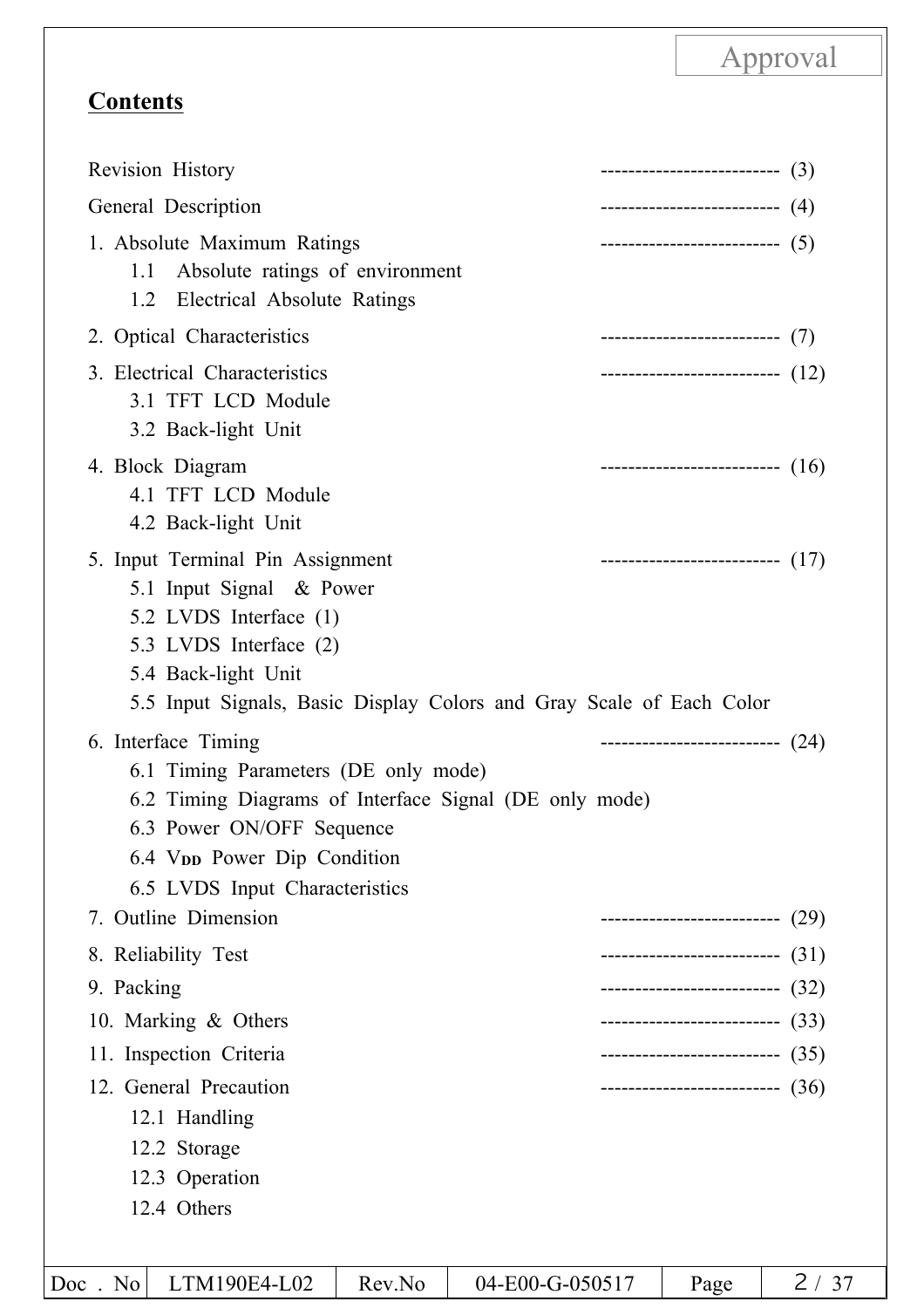| <b>Date</b>      | Rev. No | Page | <b>Summary</b> |  |  |                                                                |  |
|------------------|---------|------|----------------|--|--|----------------------------------------------------------------|--|
| May. 17,<br>2005 | E00     | all  |                |  |  | Approval specification of LTM190E4-L02 model was issued first. |  |
|                  |         |      |                |  |  |                                                                |  |
|                  |         |      |                |  |  |                                                                |  |
|                  |         |      |                |  |  |                                                                |  |
|                  |         |      |                |  |  |                                                                |  |
|                  |         |      |                |  |  |                                                                |  |
|                  |         |      |                |  |  |                                                                |  |
|                  |         |      |                |  |  |                                                                |  |
|                  |         |      |                |  |  |                                                                |  |
|                  |         |      |                |  |  |                                                                |  |
|                  |         |      |                |  |  |                                                                |  |
|                  |         |      |                |  |  |                                                                |  |
|                  |         |      |                |  |  |                                                                |  |
|                  |         |      |                |  |  |                                                                |  |
|                  |         |      |                |  |  |                                                                |  |
|                  |         |      |                |  |  |                                                                |  |
|                  |         |      |                |  |  |                                                                |  |
|                  |         |      |                |  |  |                                                                |  |
|                  |         |      |                |  |  |                                                                |  |
|                  |         |      |                |  |  |                                                                |  |
|                  |         |      |                |  |  |                                                                |  |
|                  |         |      |                |  |  |                                                                |  |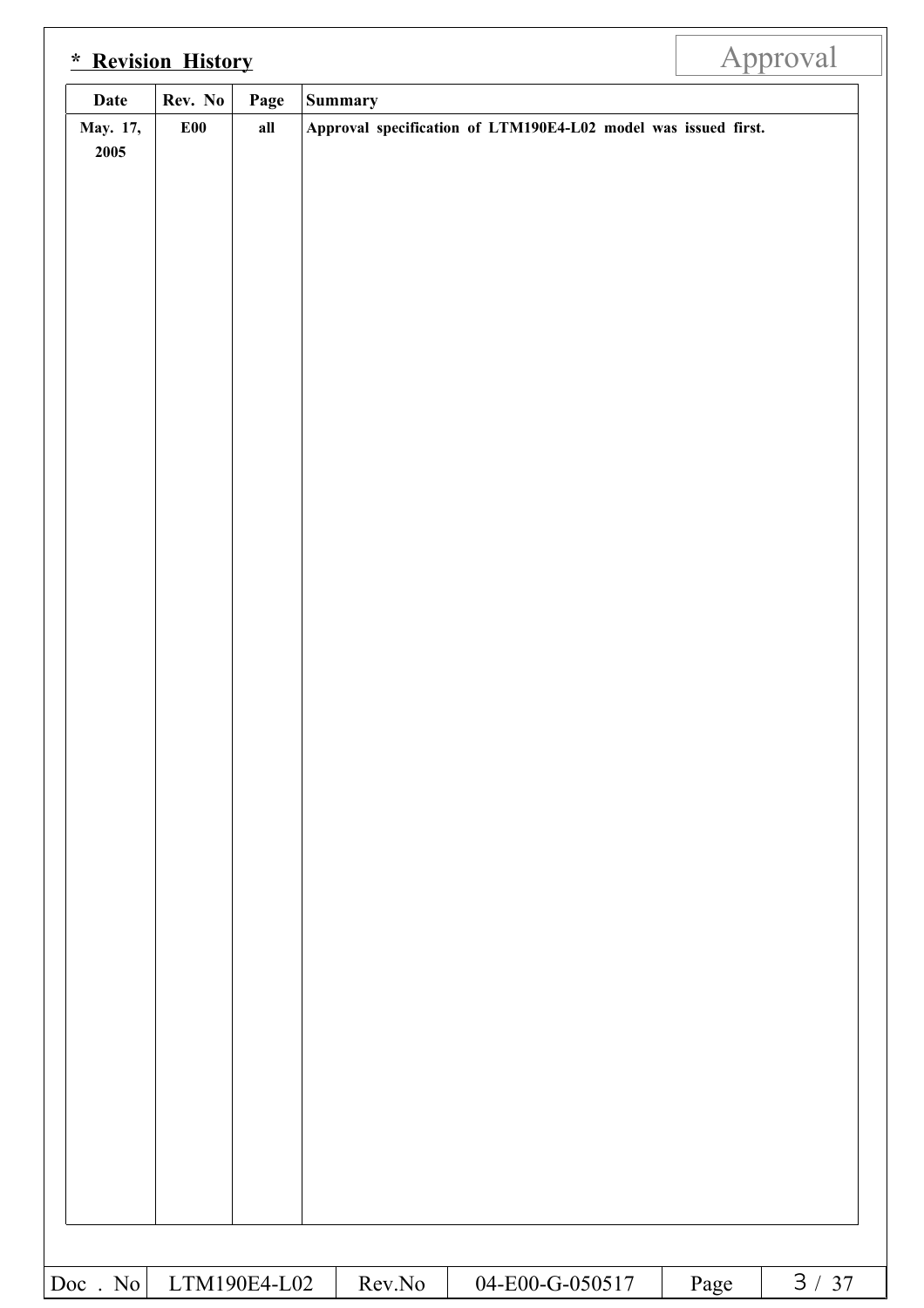### **General Description** Approval

### **\* Description**

LTM190E4-L02 is a color active matrix TFT (Thin Film Transistor) liquid crystal display (LCD) that uses amorphous silicon TFTs as switching devices. This model is composed of a TFT LCD panel, a driver circuit and a back-light system. The resolution of a 19.0" contains 1280 x 1024 pixels and can display up to 16.7 millions colors with wide viewing angles of 89° in all directions. (Vertical viewing angle : 178°, Horizontal viewing angle : 178°)

#### **\* Features**

- High contrast ratio, high aperture structure
- PVA(Patterned Vertical Alignment) mode
- Wide viewing angle
- High speed response
- SXGA (1280 x 1024 pixels) resolution
- Low power consumption
- 2 dual CCFTs (Cold Cathode Fluorescent Tube)
- DE (Data Enable) mode
- LVDS (Low Voltage Differential Signaling) interface (2pixel/clock)
- Compact Size Design
- Pb-free configuration

#### **\* Applications**

Workstation & desktop monitors

Display terminals for AV application products

Monitors for industrial machine

\* If the module is used to other applications besides the above, please contact SEC in advance.

#### **\* General information**

| Items             | Specification               | Unit   | <b>Note</b> |
|-------------------|-----------------------------|--------|-------------|
| Display area      | $376.32(H)$ x $301.056(V)$  | mm     |             |
| Driver element    | a-Si TFT active matrix      |        |             |
| Display colors    | 16.7M                       | colors |             |
| Number of pixels  | 1280 x 1024                 | pixel  |             |
| Pixel arrangement | RGB vertical stripe         |        |             |
| Pixel pitch       | $0.294(H)$ x $0.294(W)$     | mm     |             |
| Display mode      | Normally Black              |        |             |
| Surface treatment | Haze 44%, Hard-coating (3H) |        |             |
|                   |                             |        |             |

Doc. No LTM190E4-L02 Rev.No 04-E00-G-050517 Page 4/37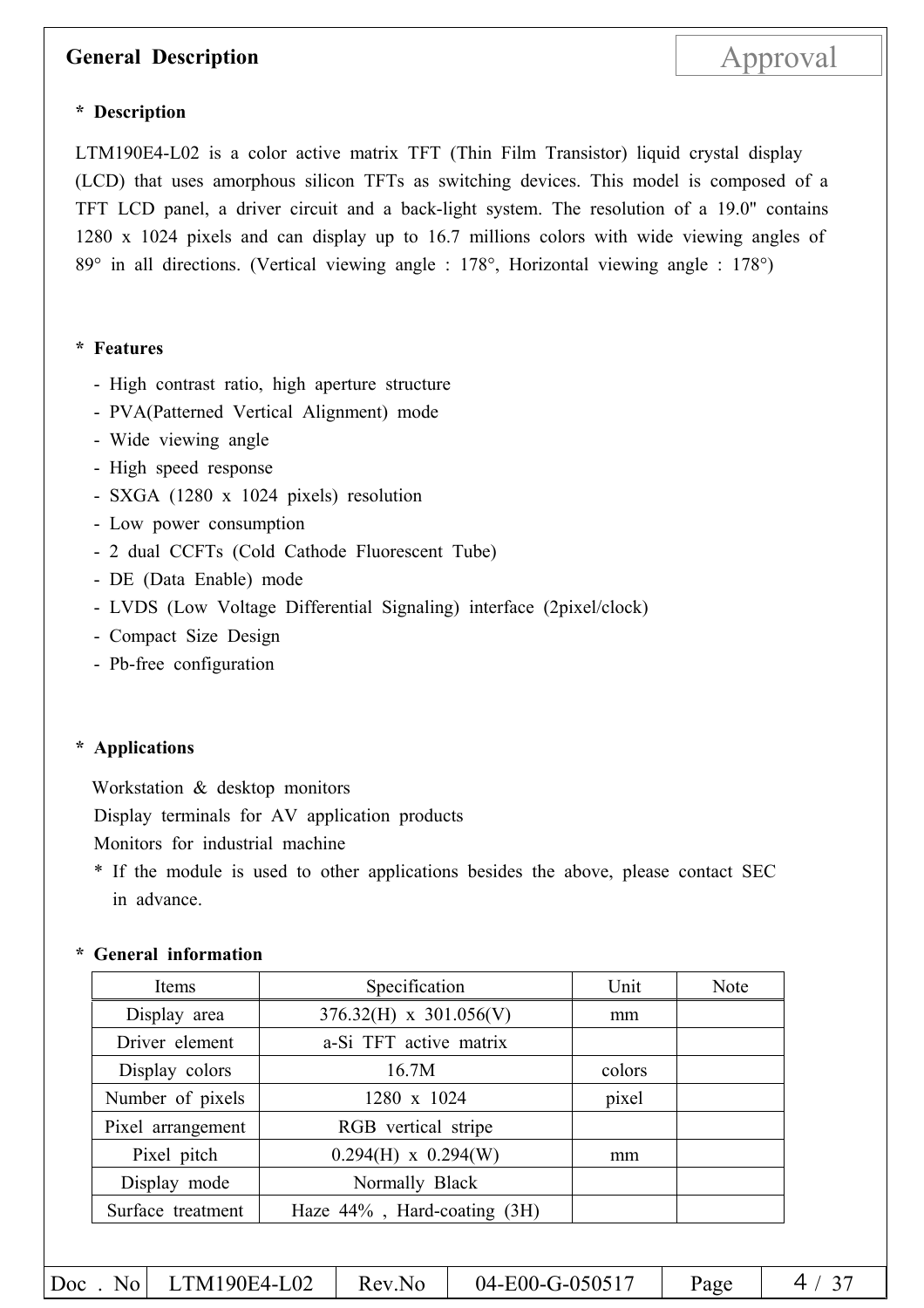### **\* Mechanical information**

| Item           |                | Min.<br>Typ. |                          | Max.  | Note |
|----------------|----------------|--------------|--------------------------|-------|------|
|                | Horizontal(H)  | 395.5        | 396.0                    | 396.5 | mm   |
| Module<br>size | Vertical $(V)$ | 323.5        | 324.0                    | 324.5 | mm   |
|                | Depth(D)       | -            | $\overline{\phantom{a}}$ | 18.0  | mm   |
|                | Weight         | -            | $\overline{\phantom{a}}$ | 2,550 | g    |

### **1. Absolute Maximum Ratings**

#### 1.1 Absolute ratings of environment

| Item                                                 | Symbol                          | Min.  | Max. | Unit | <b>Note</b> |
|------------------------------------------------------|---------------------------------|-------|------|------|-------------|
| Storage temperature                                  | $\operatorname{T}_{\text{STG}}$ | $-20$ | 65   | °C   | ( 1 )       |
| Operating temperature<br>(Glass surface temperature) | Topr                            | 0     | 50   | ပ    | (1)         |
| Shock (non - operating)                              | Snop                            |       | 50   | G    | (2),(4)     |
| Vibration $($ non - operating $)$                    | Vnop                            |       | 1.5  | G    | (3), (4)    |

Note (1) Temperature and relative humidity range are shown in the figure below. 90 % RH Max. (40 °C  $\geq$  Ta ) Maximum wet-bulb temperature at 39 °C or less. (Ta > 40 °C) No condensation.

- (2) 11ms, sine wave, one time for  $\pm X$ ,  $\pm Y$ ,  $\pm Z$  axis
- (3) 10-300 Hz, Sweep rate 10min, 30min for X,Y,Z axis
- (4) At vibration and shock test, the fixture which holds the module to be tested has to be hard and rigid enough so that the module would not be twisted or bent by the fixture.

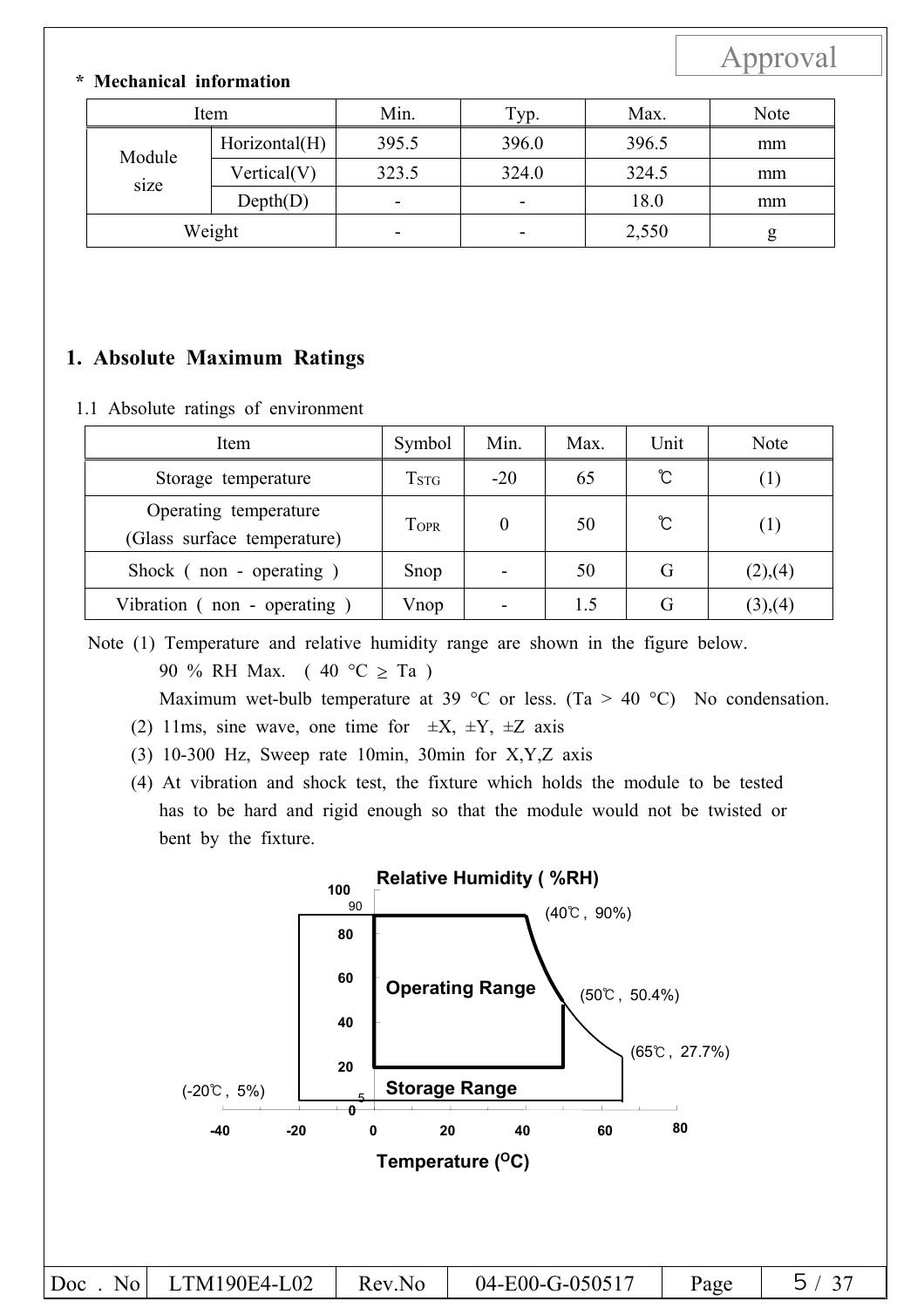# 1.2 ELECTRICAL ABSOLUTE RATINGS  $\begin{array}{c|c}\n\text{Approxal} \\
\text{(1) TFT LCD Module} \\
\end{array}$

 $(1)$  TFT LCD Module

| Item                 | Symbol | Min.          | Max. | 'Jnit | Note |
|----------------------|--------|---------------|------|-------|------|
| Power Supply Voltage | Vdd    | $V$ ss- $0.5$ | 6.5  |       |      |

Note (1) Within Ta (  $25 \pm 2$  °C)

(2) BACK-LIGHT UNIT (Ta =  $25 \pm 2^{\circ}$ C)

| Item           | Symbol | Min. | Max. | Unit. | Note   |
|----------------|--------|------|------|-------|--------|
| Lamp Current   |        |      | 7.0  | mArms | ), (2) |
| Lamp Frequency |        | 40   | 80   | kHz   |        |

Note (1) Permanent damage to the device may occur if maximum values are exceeded. Functional operation should be restricted to the conditions described under Normal Operating Conditions.

(2) Specified values are for a single lamp. (Refer to the Note (1) in the page 14 for further information.)

| $\vert$ Doc<br>No | TM190E4-L02 | No<br><b>Rev</b> | 04-E00-G-050517 | Page |  |
|-------------------|-------------|------------------|-----------------|------|--|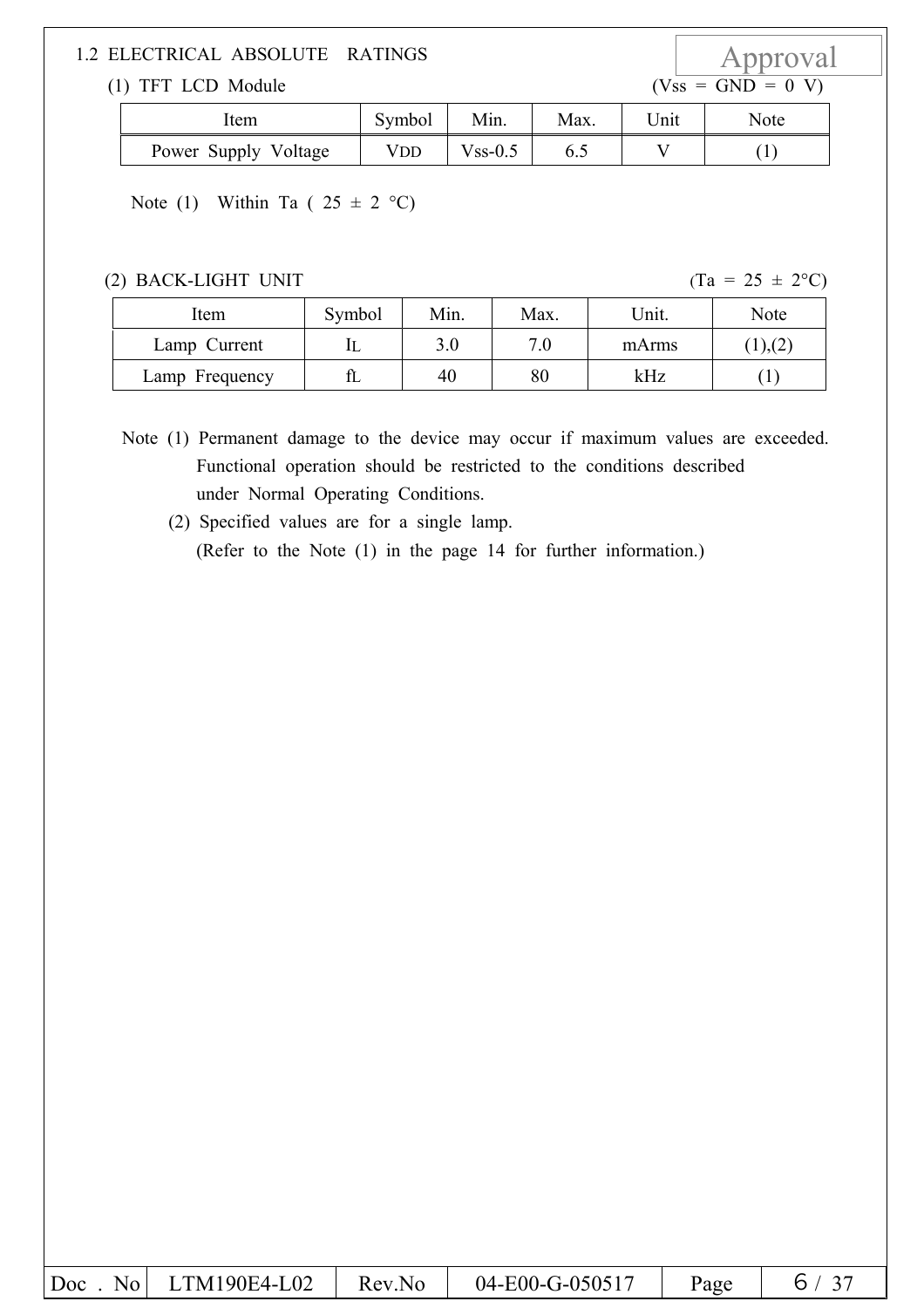### **2. Optical Characteristics** Approval

The following items are measured under stable conditions. The optical characteristics should be measured in a dark room or equivalent state with the methods shown in Note (1).

Measuring equipment : TOPCON BM-5A, BM-7, PHOTO RESEARCH PR650 Eldim EZ-Contrast

(Inverter Freq. : 50kHz)  $*$  Ta = 25  $\pm$  2°C, VDD=5V, fv= 60Hz, f<sub>DCLK</sub>=54MHz, IL = 6.5mArms Item Symbol Condition Min. Typ. Max. Unit Note Contrast Ratio  $\left(\text{Center of screen}\right)$  C/R Normal  $\phi = 0$  $\theta = 0$  $600 \Big| 1000 \Big| - \Big|$  (3) BM-5A Response Time Rising Tr | - | 13 | 18 msec (5) Falling Tf  $\begin{array}{|c|c|c|c|c|c|c|c|c|} \hline \end{array}$  Tf  $\begin{array}{|c|c|c|c|c|c|c|c|} \hline \end{array}$  Tf  $\begin{array}{|c|c|c|c|c|c|c|} \hline \end{array}$  Tf  $\begin{array}{|c|c|c|c|c|c|} \hline \end{array}$  The BM-7 Luminance of White (Center of screen)  $Y_L$  220 250 - cd/m2  $(6)$ BM-5A Color Chromaticity (CIE 1931) Red Rx 0.610 0.640 0.670 Ry 0.300 0.330 0.360 Green Gx  $\vert$  0.270 0.300 0.330 Gy  $\bigcup_{\text{Normal}}$  0.570 0.600 0.630 Blue Bx  $\begin{bmatrix} 1 \\ 4 \end{bmatrix} = 0$   $\begin{bmatrix} 0.120 \\ 0.150 \end{bmatrix} = 0.180$ By  $\begin{bmatrix} 0 & 0.030 & 0.060 & 0.090 \end{bmatrix}$ 

|                                            |              | Gx            |              | 0.270                                                                              | 0.300                    | 0.330                        |               |              |
|--------------------------------------------|--------------|---------------|--------------|------------------------------------------------------------------------------------|--------------------------|------------------------------|---------------|--------------|
| Color                                      | Green        | Gy            | Normal       | 0.570                                                                              | 0.600                    | 0.630                        |               |              |
| Chromaticity<br>(CIE 1931)                 |              | Bx            | $\phi = 0$   | 0.120                                                                              | 0.150                    | 0.180                        |               |              |
|                                            | Blue         | <b>By</b>     | $\theta = 0$ | 0.030                                                                              | 0.060                    | 0.090                        |               |              |
|                                            | White        | Wx            |              | 0.283                                                                              | 0.313                    | 0.343                        |               |              |
|                                            |              | Wy            | Viewing      | 0.299                                                                              | 0.329                    | 0.359                        |               | (7)          |
|                                            |              | Ru'           | Angle        | $\qquad \qquad \blacksquare$                                                       | 0.451                    | $\qquad \qquad \blacksquare$ |               | <b>PR650</b> |
|                                            | Red          | Rv'           |              |                                                                                    | 0.523                    |                              |               |              |
| Color                                      |              | Gu'           |              | $\qquad \qquad \blacksquare$                                                       | 0.125                    | $\overline{\phantom{a}}$     |               |              |
| Chromaticity                               | Green        | Gv'           |              |                                                                                    | 0.563                    | $\qquad \qquad -$            |               |              |
| (CIE 1976)                                 |              | Bu'           |              | $\overline{\phantom{a}}$                                                           | 0.175                    | $\overline{\phantom{a}}$     |               |              |
|                                            | Blue         | Bv'           |              | $\overline{\phantom{0}}$                                                           | 0.158                    | $\overline{\phantom{a}}$     |               |              |
|                                            |              | Wu'           |              | $\overline{\phantom{a}}$                                                           | 0.198                    | $\qquad \qquad \blacksquare$ |               |              |
|                                            | White        | Wv'           |              | $\overline{a}$                                                                     | 0.468                    | $\overline{\phantom{a}}$     |               |              |
| Color<br>Grayscale<br>Linearity            | White        | $\Delta u'v'$ |              |                                                                                    | 0.018                    |                              |               | (9)<br>PR650 |
|                                            |              | $\theta$ L    |              | 80                                                                                 | 89                       | $\overline{\phantom{m}}$     |               |              |
|                                            | Hor.         | $\theta$ R    |              | 80                                                                                 | 89                       | $\overline{\phantom{a}}$     |               |              |
|                                            |              | $\phi$ H      | $CR \ge 10$  | 80<br>89<br>$\qquad \qquad \blacksquare$                                           |                          |                              |               |              |
| Viewing<br>Angle                           | Ver.         | $\phi$ L      |              | 80                                                                                 | 89                       |                              |               | (8)          |
|                                            |              | $\theta$ L    |              | $\overline{\phantom{a}}$                                                           | 75                       |                              | Degrees       | BM-5A        |
|                                            | Hor.         | $\theta$ R    |              | $\overline{\phantom{0}}$                                                           | 75                       | $\qquad \qquad \blacksquare$ |               |              |
|                                            |              | $\phi$ H      |              | $CR \ge 100$<br>65<br>$\qquad \qquad \blacksquare$<br>$\qquad \qquad \blacksquare$ |                          |                              |               |              |
|                                            | Ver.         | $\phi$ L      |              | $\overline{\phantom{a}}$                                                           | 65                       |                              |               |              |
| <b>Brightness Uniformity</b><br>(9 Points) |              | Buni          |              |                                                                                    | $\overline{\phantom{0}}$ | 25                           | $\frac{0}{0}$ | (4)<br>BM-5A |
| Doc. No                                    | LTM190E4-L02 |               | Rev.No       |                                                                                    | 04-E00-G-050517          |                              | Page          | 7/37         |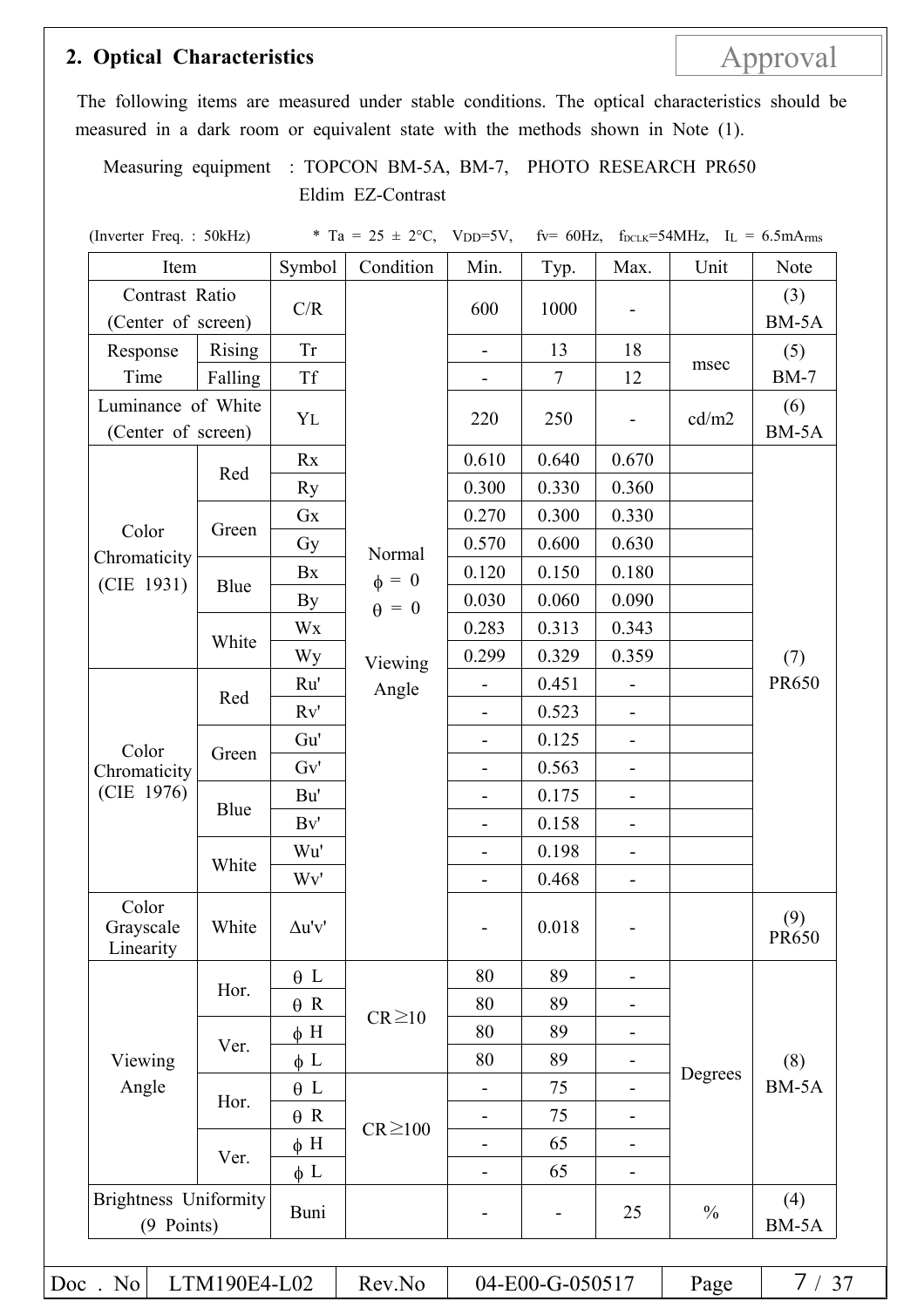Note (1) Test Equipment Setup

The measurement should be executed in a stable, windless and dark room between 30min and 40min after lighting the back-light at the given temperature for stabilization of the back-light. This should be measured in the center of screen.

Single lamp current : 6.5mA (Refer to the note(1) in the page 14 for more information.) Environment condition : Ta =  $25 \pm 2$  °C

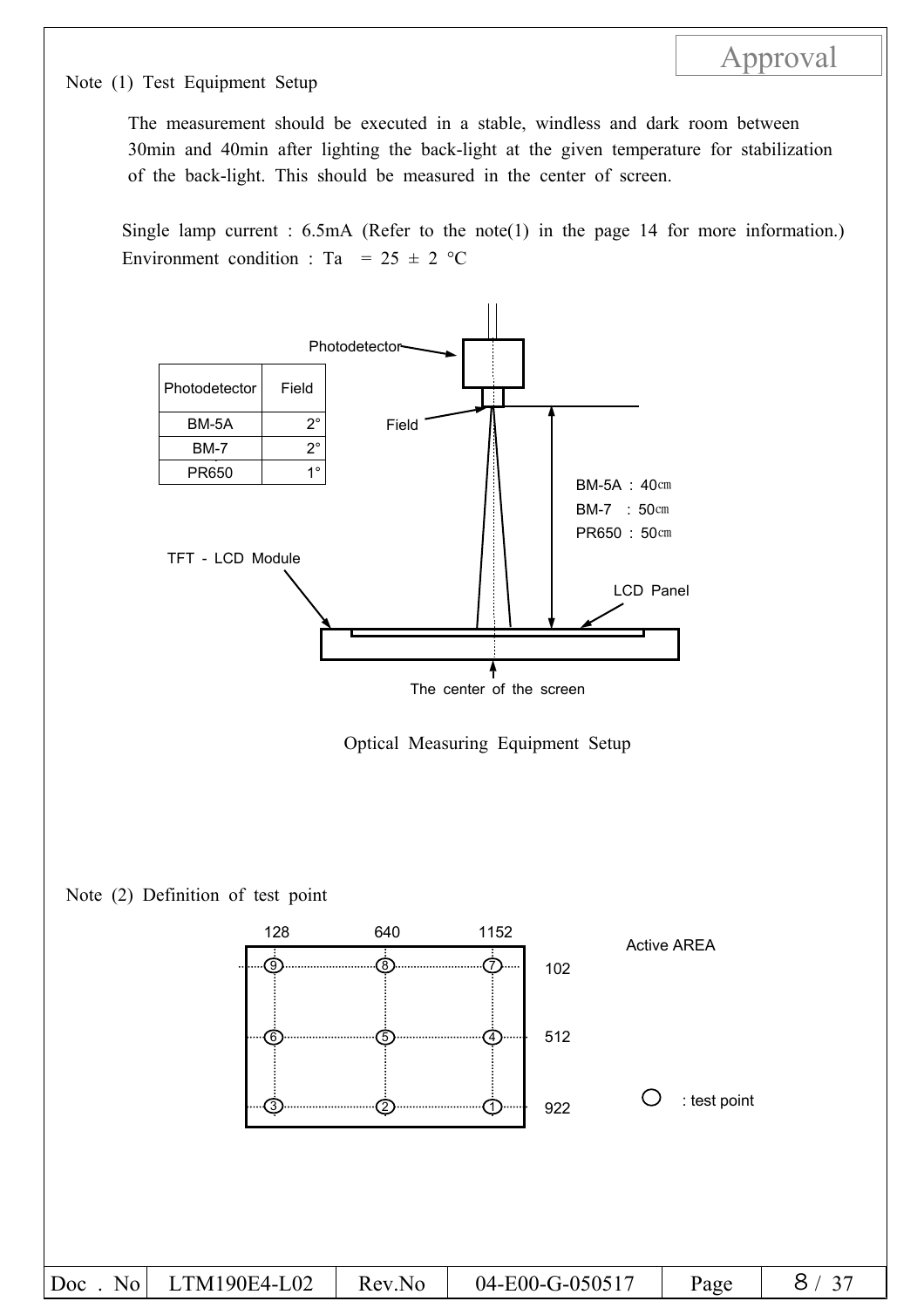Note (3) Definition of Contrast Ratio (C/R)

: Ratio of gray max (Gmax) & gray min (Gmin) at the center point⑤ of the panel

Approval

$$
CR = \frac{G \max}{G \min}
$$

Gmax : Luminance with all pixels white Gmin : Luminance with all pixels black

Note (4) Definition of 9 points brightness uniformity

$$
Buni = 100 * \frac{(B \max - B \min)}{B \max}
$$

Bmax : Maximum brightness Bmin : Minimum brightness

Note (5) Definition of Response time : Sum of Tr, Tf

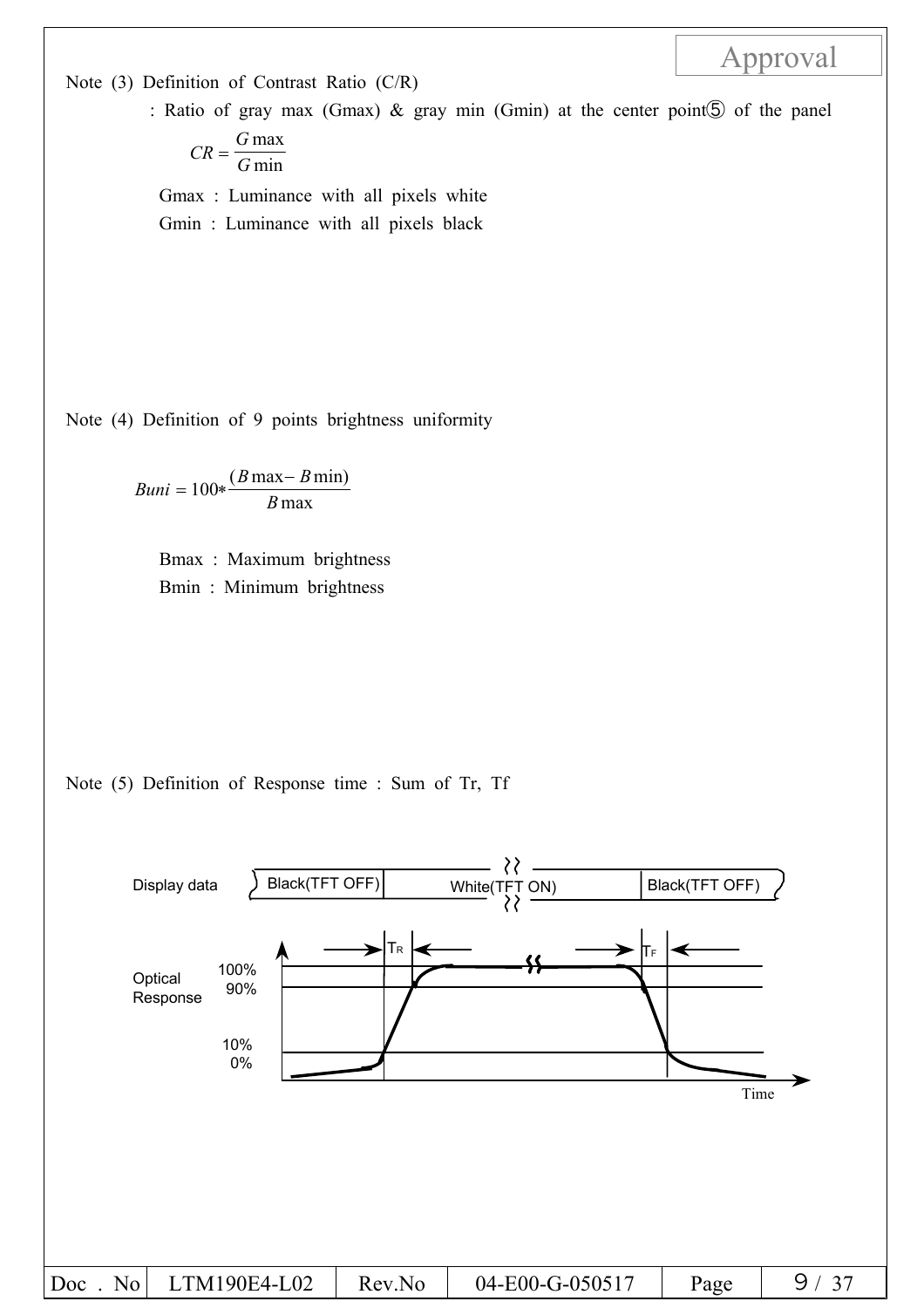Note (6) Definition of Luminance of White : Luminance of white at center point⑤

Note (7) Definition of Color Chromaticity (CIE 1931, CIE1976) Color coordinate of Red, Green, Blue & White at center point⑤



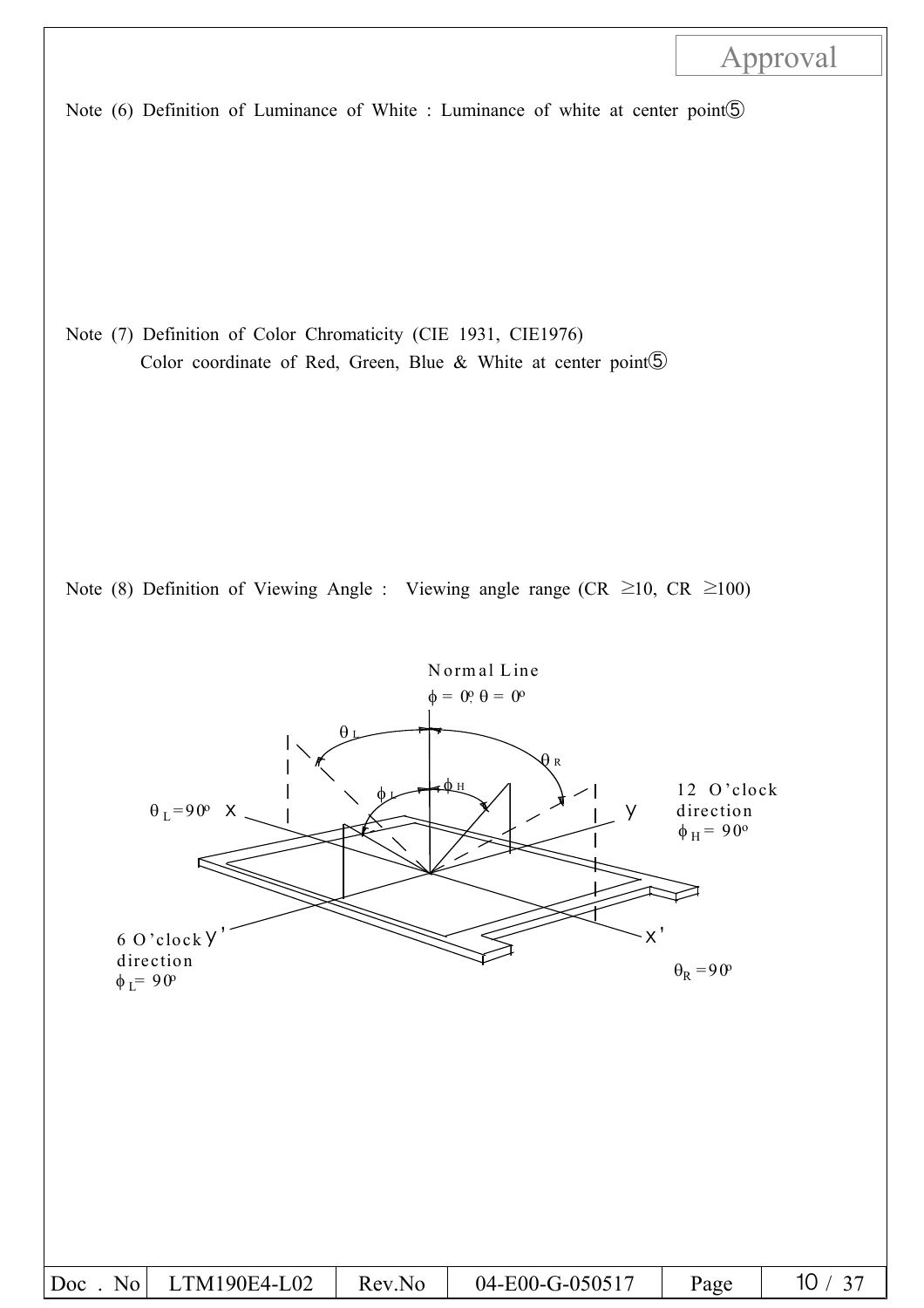Note (9) Color Grayscale Linearity

- ① test image : 100% full white pattern with a test pattern as below
- ② test pattern : Squares, 40mm by 40mm in size, filled with 255, 225, 195, 165, 135 and 105 grays steps should be arranged at the center<sup>®</sup> of the screen.



③ test method

- . 1st gray step : move a square of 255 gray level should be moved into the center of the screen and measure luminance and u' and v' coordinates.
- . next gray step : move a 225 gray square into the center and measure both luminance and coordinates, too.
- . Then, repeat the same procedure for gray steps 195, 165- 135 and 105. ④ test evaluation

 $\Delta u'v' = \sqrt{(u'_A - u'_B)^2 + (v'_A - v'_B)^2}$ 

where A, B : 2 gray levels found to have the largest color differences between them

i.e. get the largest  $\Delta u'$  and  $\Delta v'$  of each 6 pairs of u' and v' and calculate the  $\Delta$  u'v'.

| $\overline{D}$ oc<br>No | LTM190E4-L02 | Rev.No | 04-E00-G-050517 | Page |  |
|-------------------------|--------------|--------|-----------------|------|--|
|-------------------------|--------------|--------|-----------------|------|--|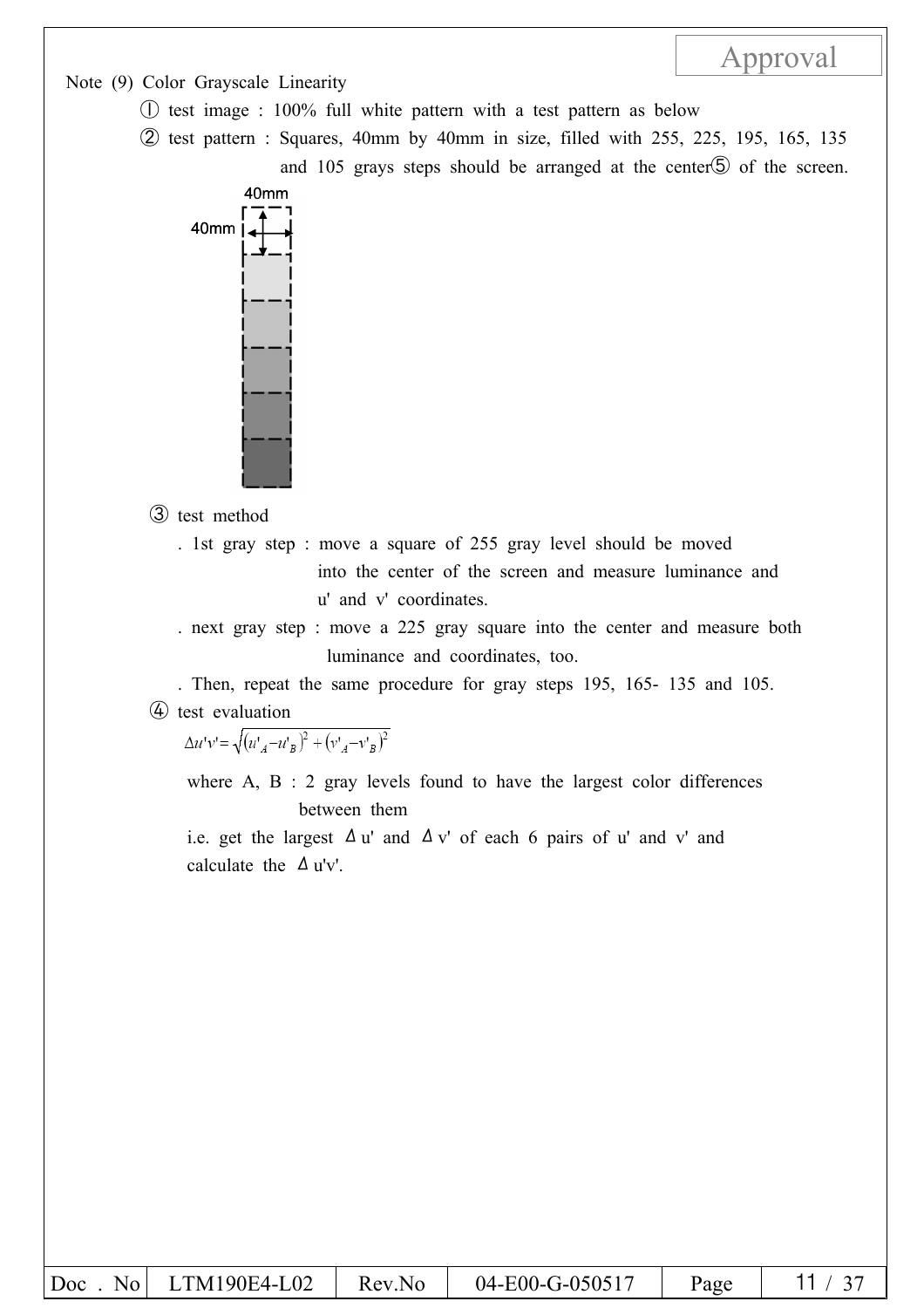## **3. Electrical Characteristics** Approval

### 3.1 TFT LCD MODULE

| Item            |                         | Symbol        | Min.                     | Typ.             | Max.                     | Unit          | Note              |
|-----------------|-------------------------|---------------|--------------------------|------------------|--------------------------|---------------|-------------------|
|                 | Voltage of Power Supply | $\rm V_{DD}$  | 4.5                      | 5.0              | 5.5                      | V             | (1)               |
|                 | Interface type          | <b>LVDS</b>   |                          | DS90C383/385/387 |                          | DS90C386 Pair |                   |
| Current of      | <b>Black</b><br>(a)     |               |                          | 700              |                          | mA            |                   |
| Power           | (b) White               | $_{\rm{LDD}}$ | -                        | 800              | $\overline{\phantom{a}}$ | mA            | (2),(3)           |
| Supply          | (c) 2 Line Stripe       |               | $\overline{\phantom{a}}$ | 800              | 1000                     | mA            |                   |
| Vsync Frequency |                         | $f_V$         | 59                       | 60               | 76                       | Hz            |                   |
| Hsync Frequency |                         | $f_H$         | 60.9                     | 64               | 81.1                     | kHz           |                   |
| Main Frequency  |                         | fdclk         | 40.9                     | 54               | 68.4                     | <b>MHz</b>    |                   |
|                 | Rush Current            | IRUSH         |                          |                  | 4.0                      | A             | $\left( 4\right)$ |

Note (1) The connector for display data  $&$  timing signal should be connected.(Vss=0V)

- (2)  $fV=75Hz$ ,  $fDCLK = 67.5MHz$ ,  $VDD = 5.0V$ , DC Current.
- (3) Power dissipation check pattern(LCD Module only)
	- a) Black Pattern b) White Pattern





\*c) 2line Vertical stripe pattern c) 2line vertical stripe pattern



| Doc<br>N <sub>0</sub> | LTM190E4-L02 | Rev.No | 04-E00-G-050517 | Page |  |
|-----------------------|--------------|--------|-----------------|------|--|

Ta =  $25^{\circ}$ C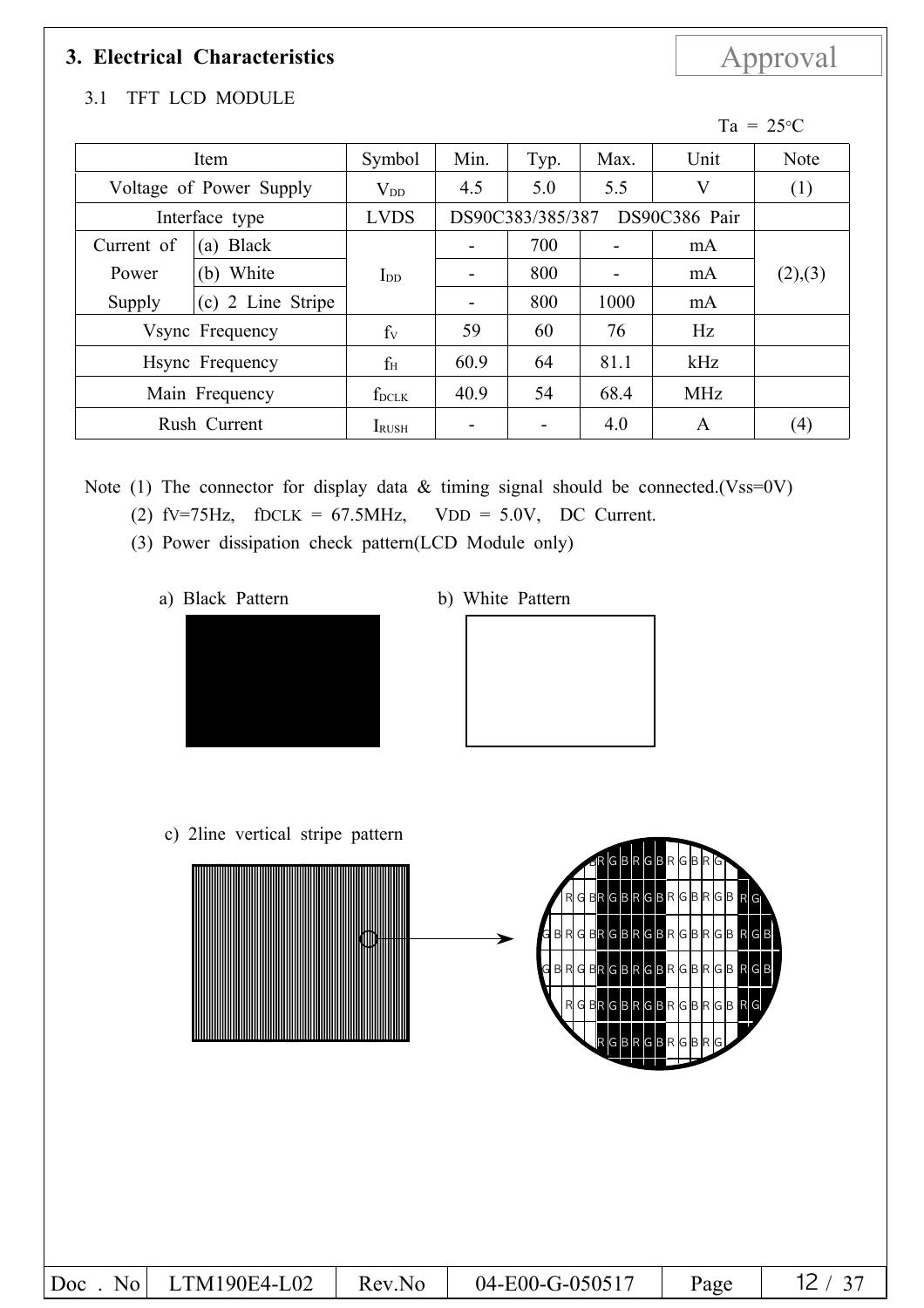### (4) Measurement Conditions



Approval

Control Signal : High(+5V)  $\rightarrow$  Low(Ground) All Signal lines to panel, except for power 5V : Ground The rising time of supplied voltage is controlled to 470us by R3 and C2 value.



|--|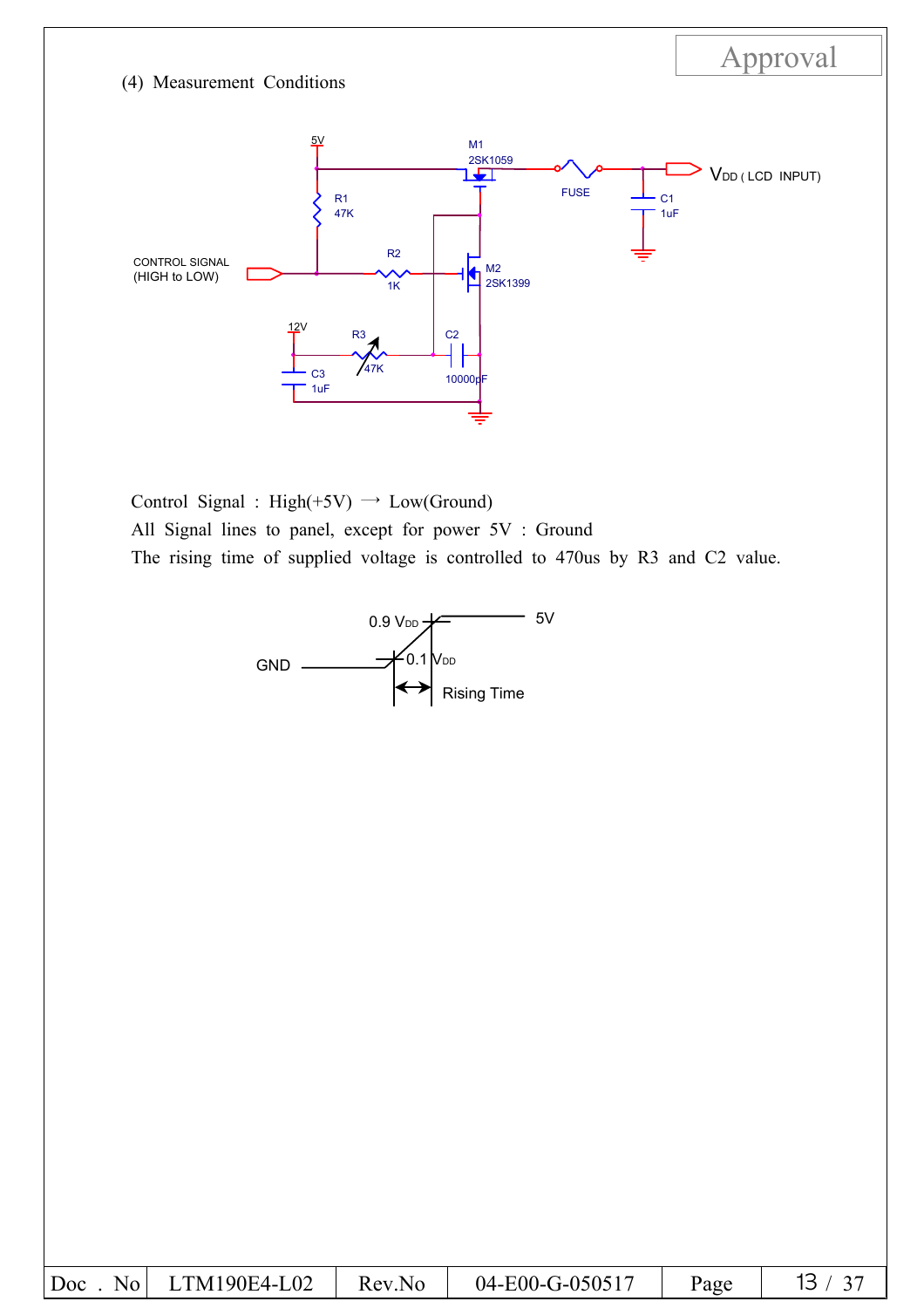### 3.2 BACK-LIGHT UNIT

The back-light system is an edge - lighting type with 2 dual CCFTs ( Cold Cathode Fluorescent Tube ) The characteristics of two dual lamps are shown in the following tables.

 $Ta=25 \pm 2^{\circ}C$ 

Approval

| Item            |                     | Symbol    | Min.           | Typ.           | Max.                                               | Unit          | Note |
|-----------------|---------------------|-----------|----------------|----------------|----------------------------------------------------|---------------|------|
|                 | Lamp Current        | IL        | 3.0            | 6.5            | 7.0                                                | mArms         | (1)  |
|                 | Lamp Voltage        | <b>VL</b> |                | 710            | $\blacksquare$                                     | <b>Vrms</b>   |      |
|                 | Lamp Frequency      | fl        | 40             | $\blacksquare$ | 70                                                 | kHz           | (2)  |
|                 | Operating Life Time | Hr        | 50,000         | -              |                                                    | Hour          | (3)  |
| inverter        | asymmetry<br>rate   | Wasy      |                |                | 10                                                 | $\frac{0}{0}$ |      |
| waveform        | distortion<br>rate  | Wdis      | $\blacksquare$ | $\blacksquare$ | $\sqrt{2} \pm 10$                                  | $\frac{0}{0}$ | (6)  |
| Startup Voltage |                     | Vs        |                |                | $25\textdegree C : 1,260$<br>$0^{\circ}$ C : 1,650 | <b>Vrms</b>   | (4)  |

**Note) The wave form of the inverter output voltage must be area symmetric and the design of the inverter must have specifications for the modularized lamp.**

The performance of the back-light, for example life time or brightness, is much influenced by the characteristics of the DC-AC inverter for the lamp. So all the parameters of an inverter should be carefully designed so as not to produce too much leakage current from high-voltage output of the inverter. When you design or order the inverter, please make sure that a poor lighting caused by the mismatch of the back-light and the inverter(poor lighting, flicker, etc.) never occur. When you confirm it, the module should be operated in the same condition as it is installed in your instrument.

Note (1) Lamp current is measured with current meter for high frequency as shown below. Refer to the block diagram of the back-light unit in the next page for more information. Specified values are for a single lamp.

|            | Hot (Pink)                 |           |
|------------|----------------------------|-----------|
|            | Cold (White)               |           |
|            | Hot (Blue)                 |           |
|            | Cold (Black)               | Inverter  |
| LCD Module | $\mathsf{A}$               |           |
|            | Hot (Pink)<br>Cold (White) | (SK1700A) |
|            | Hot (Blue)                 |           |
|            | (Black)<br>Cold            |           |

- (2) Lamp frequency which may produce interference with horizontal synchronous frequency may cause line flow on the display. Therefore lamp frequency should be detached from the horizontal synchronous frequency and its harmonics as far as possible in order to avoid interference.
- (3) Life time (Hr) of a lamp is defined as the time in which it continues to operate under the condition of Ta =  $25\pm2$ °C and I<sub>L</sub> = 6.5mArms for a lamp until the brightness becomes 50% or lower than its original value. Operating condition is lamp unit itself, not module assembly at operating current 6.5mA.

|  | $ Doc$ . No $LTM190E4-L02$ | Rev.No | 04-E00-G-050517 | Page |  |
|--|----------------------------|--------|-----------------|------|--|
|--|----------------------------|--------|-----------------|------|--|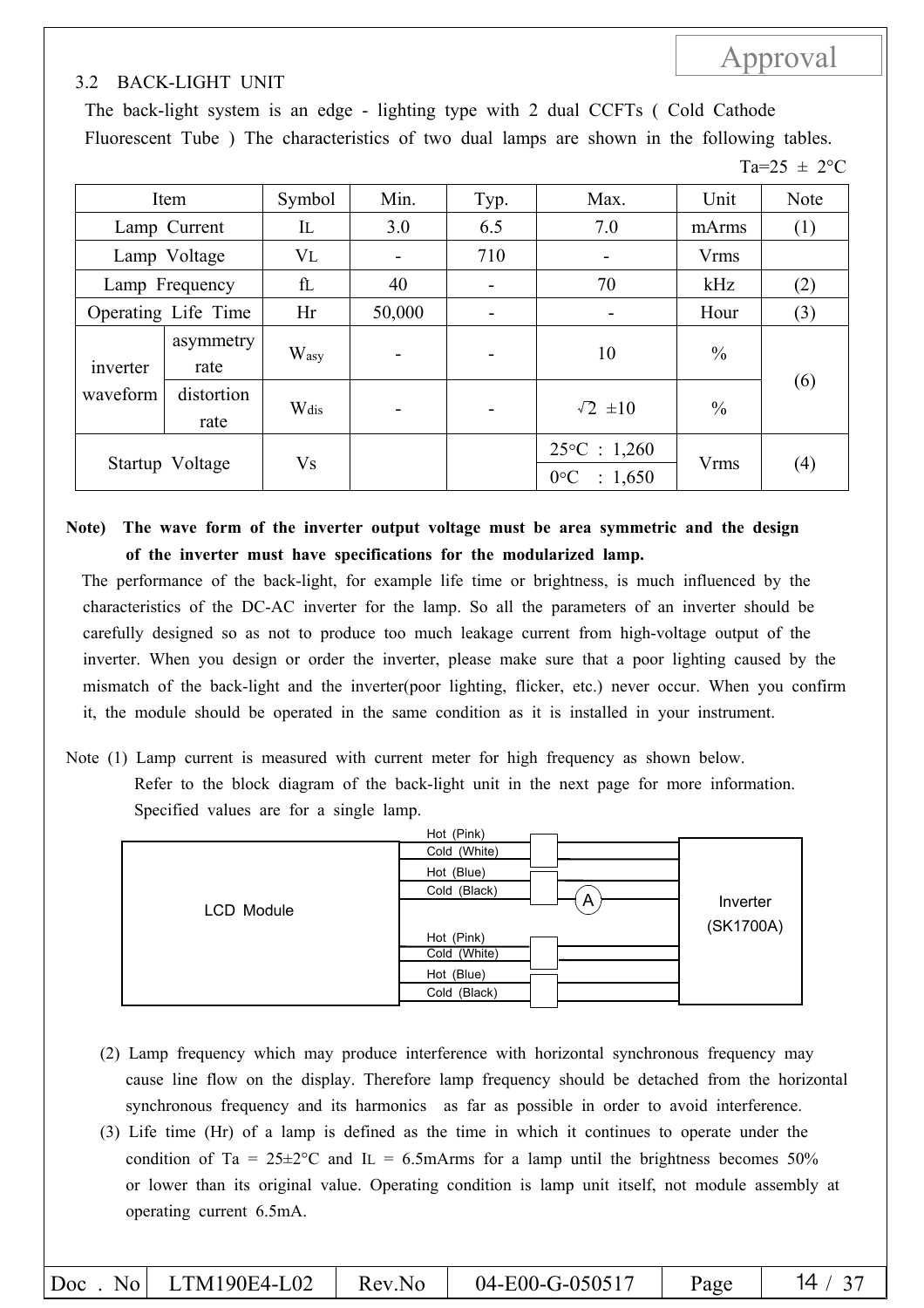- (4) If an inverter has shutdown function, it should keep its output for over 1 second even if the lamp connector is open. Otherwise the lamps may not be turned on.
- (5) Because the inverter uses high voltage, please disconnect it from the power before assembling or disassembling.
- (6) The output of the inverter must have symmetrical(negative and positive) voltage waveform and current waveform. Please do not use the inverter which has unsymmetrical voltage and current and spike wave.

Designing a system inverter intended to have better display performance, power efficiency and lamp reliability, please follow the requirements the below. They would help increase the lamp lifetime and reduce leakage current.

- a. The asymmetry rate of the inverter waveform should be less than 10%.
- b. The distortion rate of the waveform should be within  $\sqrt{2} \pm 10\%$ .
- \* Inverter output waveform had better be more similar to ideal sine wave.



- \* Asymmetry rate:  $|\mathrm{I}_{\mathrm{p}} - \mathrm{I}_{\mathrm{-p}}| / \mathrm{I}_{\mathrm{rms}} \times 100\%$
- \* Distortion rate  $I_p$  (or  $I_{-p}$ ) /  $I_{rms}$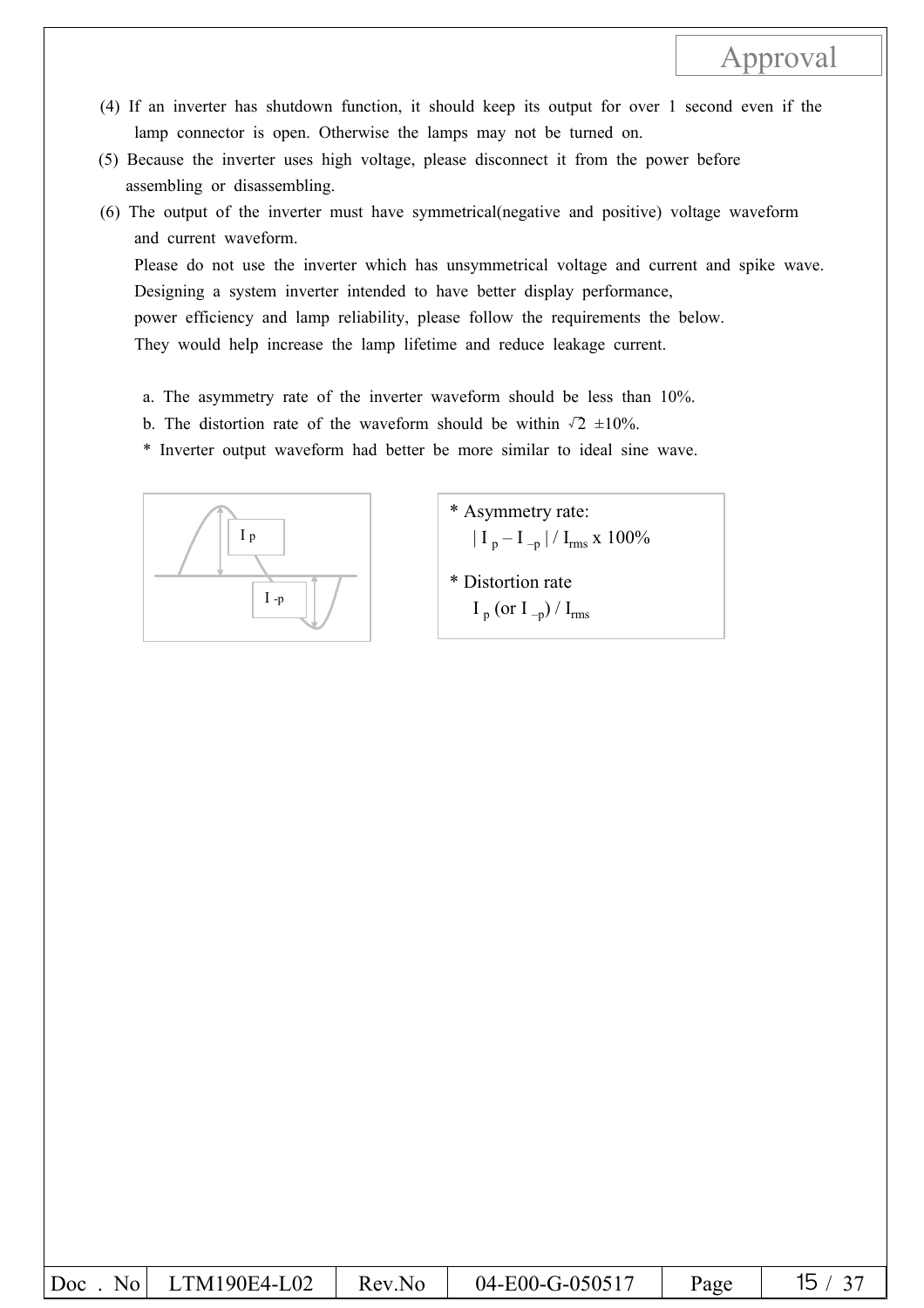### **4. Block Diagram Approval**

### 4.1 TFT LCD MODULE



### 4.2 BACK-LIGHT UNIT

Connector : YEONHO 35001HS-02L or equivalent

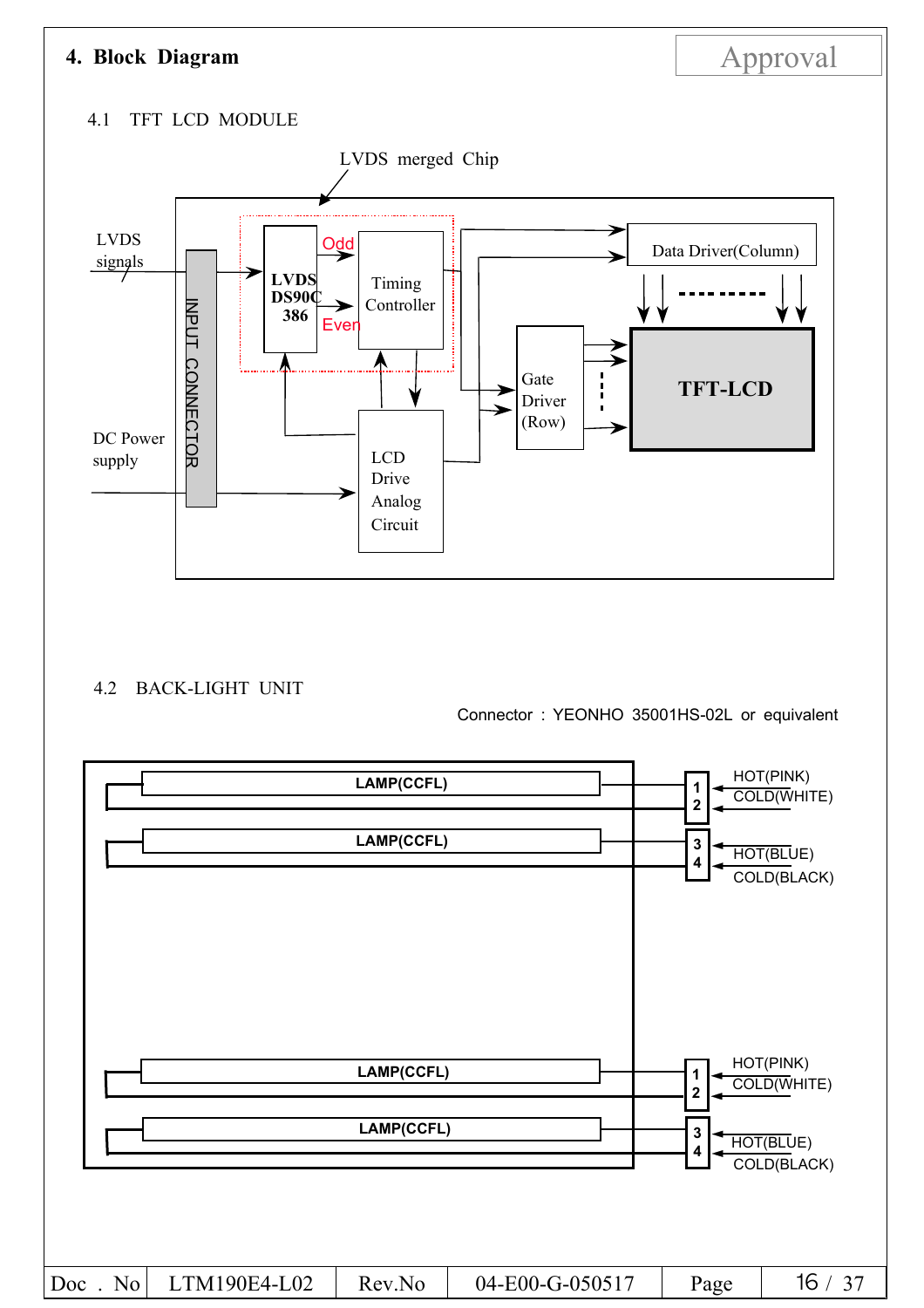## 5. Input Terminal Pin Assignment Approval

|  |  |  | 5.1. Input Signal & Power (Connector: UJU IN-30-OB 100 or equivalent) |  |  |
|--|--|--|-----------------------------------------------------------------------|--|--|
|--|--|--|-----------------------------------------------------------------------|--|--|

| PIN NO         | <b>SYMBOL</b>     | <b>FUNCTION</b>                                   |  |
|----------------|-------------------|---------------------------------------------------|--|
| 1              | <b>RXO0-</b>      | Negative Transmission Data of Pixel 0 (ODD data)  |  |
| $\overline{2}$ | <b>RXO0+</b>      | Positive Transmission Data of Pixel 0 (ODD data)  |  |
| 3              | <b>RXO1-</b>      | Negative Transmission Data of Pixel 1 (ODD data)  |  |
| 4              | <b>RXO1+</b>      | Positive Transmission Data of Pixel 1 (ODD data)  |  |
| 5              | <b>RXO2-</b>      | Negative Transmission Data of Pixel 2 (ODD data)  |  |
| 6              | <b>RXO2+</b>      | Positive Transmission Data of Pixel 2 (ODD data)  |  |
| $\overline{7}$ | <b>GND</b>        | Power Ground                                      |  |
| 8              | RXOC-             | Negative Sampling Clock (ODD data)                |  |
| 9              | RXOC+             | Positive Sampling Clock (ODD data)                |  |
| 10             | <b>RXO3-</b>      | Negative Transmission Data of Pixel 3 (ODD data)  |  |
| 11             | RXO3+             | Positive Transmission Data of Pixel 3 (ODD data)  |  |
| 12             | RXE0-             | Negative Transmission Data of Pixel 0 (EVEN data) |  |
| 13             | RXE0+             | Positive Transmission Data of Pixel 0 (EVEN data) |  |
| 14             | <b>GND</b>        | Power Ground                                      |  |
| 15             | RXE1-             | Negative Transmission Data of Pixel 1 (EVEN data) |  |
| 16             | RXE1+             | Positive Transmission Data of Pixel 1 (EVEN data) |  |
| 17             | <b>GND</b>        | Power Ground                                      |  |
| 18             | RXE2-             | Negative Transmission Data of Pixel 2 (EVEN data) |  |
| 19             | RXE <sub>2+</sub> | Positive Transmission Data of Pixel 2 (EVEN data) |  |
| 20             | RXEC-             | Negative Sampling Clock (EVEN data)               |  |
| 21             | RXEC+             | Positive Sampling Clock (EVEN data)               |  |
| 22             | RXE3-             | Negative Transmission Data of Pixel 3 (EVEN data) |  |
| 23             | RXE3+             | Positive Transmission Data of Pixel 3 (EVEN data) |  |
| 24             | <b>GND</b>        | Power Ground                                      |  |
| 25             | $^{\star}$ CE     | For LCD internal use only. Do not connect         |  |
| 26             | *CTL              | For LCD internal use only. Do not connect         |  |
| 27             | <b>NC</b>         | No Connection                                     |  |
| 28             | $V_{DD}$          |                                                   |  |
| 29             | $V_{DD}$          | Power Supply: +5V                                 |  |
| 30             | $V_{DD}$          |                                                   |  |

Note ) \* If the system already uses the 25, 26pins, it should keep under GND level. The voltage applied to those pins should not exceed -200mV.

| $ Doc$ No LTM190E4-L02<br>04-E00-G-050517<br>Rev.No<br>Page |  |
|-------------------------------------------------------------|--|
|-------------------------------------------------------------|--|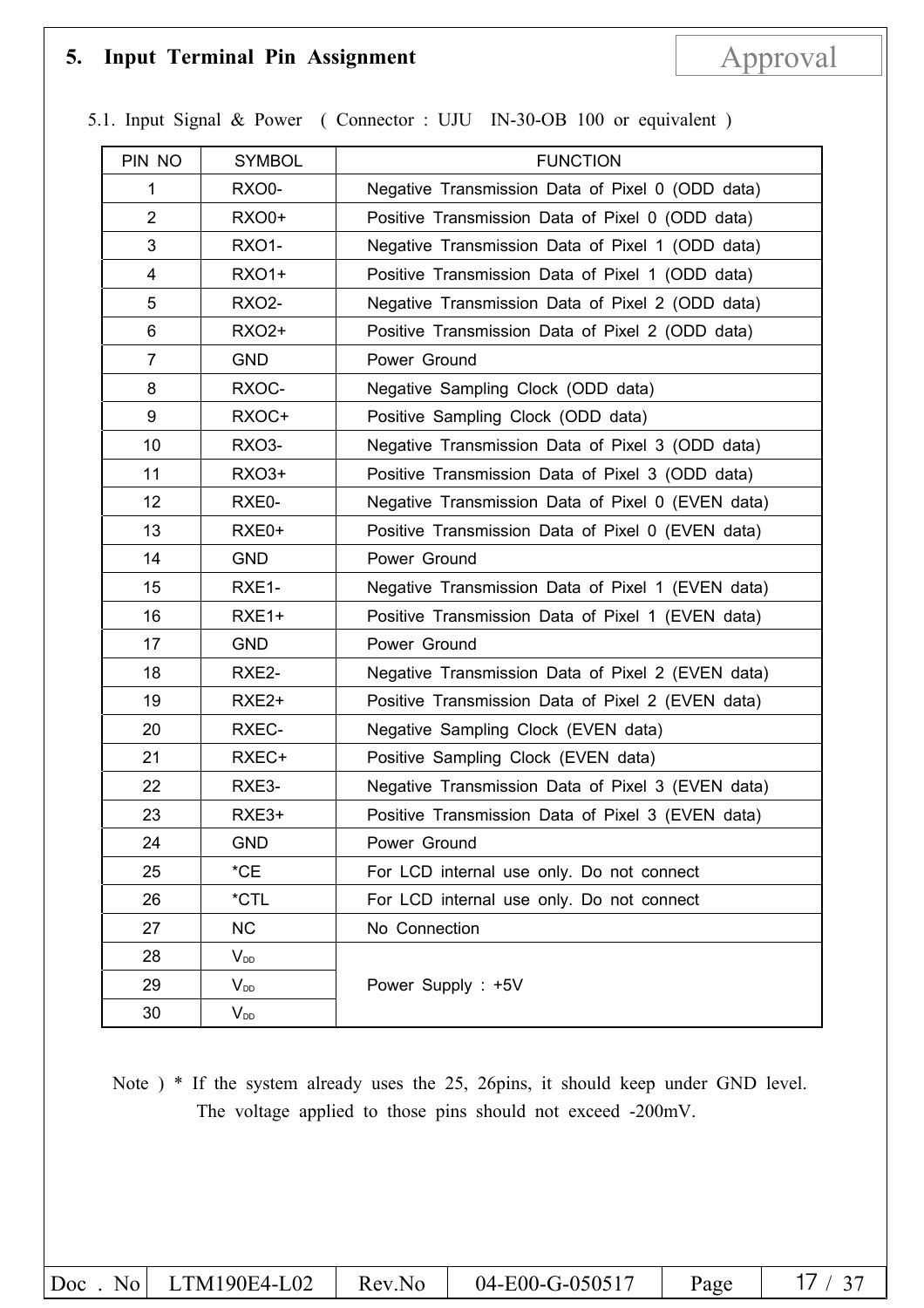### 5.2 LVDS Interface(1)

### 5.2.1 Odd pixel data (1st pixel data)

|                  | 1st LVDS Transmitter (DS90C383, DS90C385) Signal Interface |                 |                            |                    |                  |                                  |  |  |
|------------------|------------------------------------------------------------|-----------------|----------------------------|--------------------|------------------|----------------------------------|--|--|
| Device Input Pin |                                                            |                 | Device Input Signal        | Output<br>Signal   |                  | To LTM190E4<br>Interface (CN101) |  |  |
| No               | Symbol                                                     | Symbol          | Function                   |                    | Terminal         | Symbol                           |  |  |
| 51               | <b>TXIN0</b>                                               | RO <sub>0</sub> | Red Odd Pixel Data (LSB)   |                    |                  |                                  |  |  |
| 52               | TXIN1                                                      | RO <sub>1</sub> | Red Odd Pixel Data         |                    |                  |                                  |  |  |
| 54               | TXIN <sub>2</sub>                                          | RO <sub>2</sub> | Red Odd Pixel Data         | TXOUT0-<br>TXOUT0+ | No. 1<br>No. 2   | <b>RXO0-</b><br><b>RXO0+</b>     |  |  |
| 55               | TXIN3                                                      | RO <sub>3</sub> | Red Odd Pixel Data         |                    |                  |                                  |  |  |
| 56               | TXIN4                                                      | RO <sub>4</sub> | Red Odd Pixel Data         |                    |                  |                                  |  |  |
| $\overline{2}$   | TXIN <sub>5</sub>                                          | RO <sub>7</sub> | Red Odd Pixel Data (MSB)   | TXOUT3-<br>TXOUT3+ | No. 10<br>No. 11 | RXO3-<br>RXO3+                   |  |  |
| 3                | TXIN6                                                      | RO <sub>5</sub> | Red Odd Pixel Data         | TXOUT0-            | No. 1            | RXO0-                            |  |  |
| 4                | <b>TXIN7</b>                                               | GO <sub>0</sub> | Green Odd Pixel Data (LSB) |                    | No. 2            | <b>RXO0+</b>                     |  |  |
| 6                | TXIN8                                                      | GO <sub>1</sub> | Green Odd Pixel Data       | TXOUT1-            | No. 3            | <b>RXO1-</b>                     |  |  |
| 7                | TXIN9                                                      | GO <sub>2</sub> | Green Odd Pixel Data       | TXOUT1+            | No. 4            | <b>RXO1+</b>                     |  |  |
| 8                | TXIN10                                                     | GO <sub>6</sub> | Green Odd Pixel Data       | TXOUT3-            | No. 10           | <b>RXO3-</b>                     |  |  |
| 10               | TXIN11                                                     | GO7             | Green Odd Pixel Data (MSB) | TXOUT3+            | No. 11           | RXO3+                            |  |  |
| 11               | TXIN12                                                     | GO <sub>3</sub> | Green Odd Pixel Data       |                    |                  |                                  |  |  |
| 12               | TXIN13                                                     | GO <sub>4</sub> | Green Odd Pixel Data       | TXOUT1-            | No. 3            | <b>RXO1-</b>                     |  |  |
| 14               | TXIN14                                                     | GO <sub>5</sub> | Green Odd Pixel Data       | TXOUT1+            | No. 4            | <b>RXO1+</b>                     |  |  |
| 15               | TXIN15                                                     | BO <sub>0</sub> | Blue Odd Pixel Data (LSB)  |                    |                  |                                  |  |  |
| 16               | TXIN16                                                     | BO <sub>6</sub> | Blue Odd Pixel Data        | TXOUT3-            | No. 10           | RXO3-                            |  |  |
| 18               | TXIN17                                                     | BO <sub>7</sub> | Blue Odd Pixel Data (MSB)  | TXOUT3+            | No. 11           | RXO3+                            |  |  |
| 19               | TXIN18                                                     | BO <sub>1</sub> | Blue Odd Pixel Data        | TXOUT1-<br>TXOUT1+ | No. 3<br>No. 4   | <b>RXO1-</b><br><b>RXO1+</b>     |  |  |
| 20               | TXIN19                                                     | BO <sub>2</sub> | <b>Blue Odd Pixel Data</b> |                    |                  |                                  |  |  |
| 22               | TXIN20                                                     | BO <sub>3</sub> | <b>Blue Odd Pixel Data</b> | TXOUT2-            | No. 5            | <b>RXO2-</b>                     |  |  |
| 23               | TXIN21                                                     | BO <sub>4</sub> | <b>Blue Odd Pixel Data</b> | TXOUT2+            | No. 6            | <b>RXO2+</b>                     |  |  |
| 24               | TXIN22                                                     | BO <sub>5</sub> | Blue Odd Pixel Data        |                    |                  |                                  |  |  |
| 50               | TXIN27                                                     | RO <sub>6</sub> | Red Odd Pixel Data         | TXOUT3-<br>TXOUT3+ | No. 10<br>No. 11 | <b>RXO3-</b><br>RXO3+            |  |  |

Approval

|  | $ Doc$ No LTM190E4-L02 Rev.No |  | $04-E00-G-050517$ Page |  | 18 / 37 |
|--|-------------------------------|--|------------------------|--|---------|
|--|-------------------------------|--|------------------------|--|---------|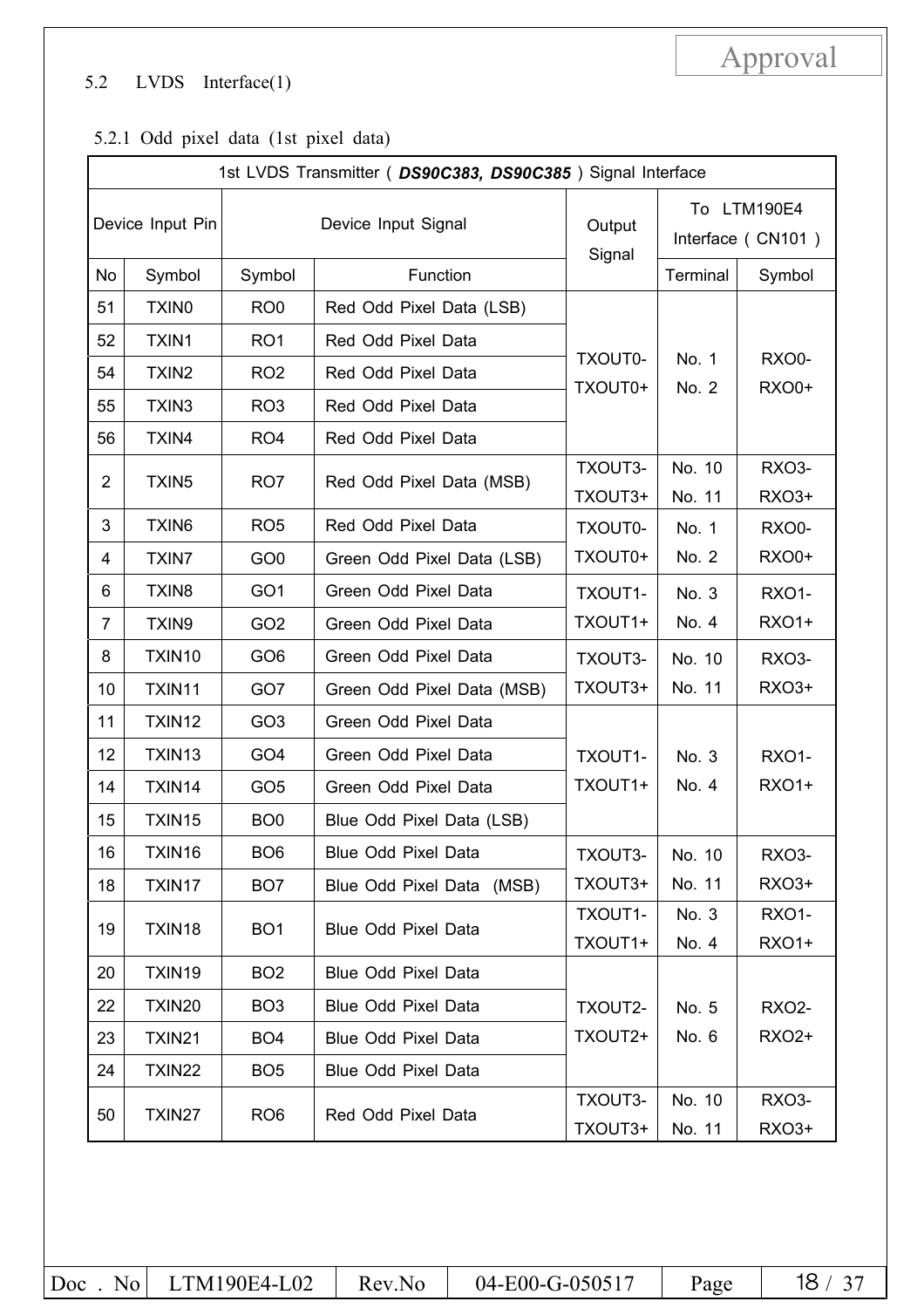5.2.2 Even pixel data (2nd pixel data)

| 2nd LVDS Transmitter (DS90C383, DS90C385) Signal Interface |                   |                 |                             |                    |                                  |                   |  |
|------------------------------------------------------------|-------------------|-----------------|-----------------------------|--------------------|----------------------------------|-------------------|--|
| Device Input Pin                                           |                   |                 | Device Input Signal         | Output<br>Signal   | To LTM190E4<br>Interface (CN101) |                   |  |
| No                                                         | Symbol            | Symbol          | Function                    |                    | Terminal                         | Symbol            |  |
| 51                                                         | TXIN <sub>0</sub> | RE <sub>0</sub> | Red Even Pixel Data (LSB)   |                    |                                  |                   |  |
| 52                                                         | TXIN1             | RE1             | Red Even Pixel Data         |                    |                                  |                   |  |
| 54                                                         | TXIN <sub>2</sub> | RE <sub>2</sub> | Red Even Pixel Data         | TXOUT0-<br>TXOUT0+ | No. 12<br>No. 13                 | RXE0-<br>RXE0+    |  |
| 55                                                         | TXIN3             | RE3             | Red Even Pixel Data         |                    |                                  |                   |  |
| 56                                                         | TXIN4             | RE4             | Red Even Pixel Data         |                    |                                  |                   |  |
| 2                                                          | TXIN <sub>5</sub> | RE7             | Red Even Pixel Data (MSB)   | TXOUT3-            | No. 22                           | RXE3-             |  |
|                                                            |                   |                 |                             | TXOUT3+            | No. 23                           | RXE3+             |  |
| 3                                                          | TXIN6             | RE <sub>5</sub> | Red Even Pixel Data         | TXOUT0-            | No. 12                           | RXE0-             |  |
| 4                                                          | <b>TXIN7</b>      | GE <sub>0</sub> | Green Even Pixel Data (LSB) | TXOUT0+            | No. 13                           | RXE0+             |  |
| 6                                                          | TXIN8             | GE1             | Green Even Pixel Data       | TXOUT1-            | No. 15                           | RXE1-             |  |
| 7                                                          | TXIN9             | GE <sub>2</sub> | Green Even Pixel Data       | TXOUT1+            | No. 16                           | RXE <sub>1+</sub> |  |
| 8                                                          | TXIN10            | GE <sub>6</sub> | Green Even Pixel Data       | TXOUT3-            | No. 22                           | RXE3-             |  |
| 10                                                         | TXIN11            | GE7             | Green Even Pixel Data (MSB) | TXOUT3+            | No. 23                           | RXE3+             |  |
| 11                                                         | TXIN12            | GE <sub>3</sub> | Green Even Pixel Data       |                    |                                  |                   |  |
| 12                                                         | TXIN13            | GE4             | Green Even Pixel Data       | TXOUT1-            | No. 15                           | RXE1-             |  |
| 14                                                         | TXIN14            | GE <sub>5</sub> | Green Even Pixel Data       | TXOUT1+            | No. 16                           | RXE1+             |  |
| 15                                                         | TXIN15            | BE <sub>0</sub> | Blue Even Pixel Data (LSB)  |                    |                                  |                   |  |
| 16                                                         | TXIN16            | BE <sub>6</sub> | <b>Blue Even Pixel Data</b> | TXOUT3-            | No. 22                           | RXE3-             |  |
| 18                                                         | TXIN17            | BE7             | Blue Even Pixel Data (MSB)  | TXOUT3+            | No. 23                           | RXE3+             |  |
| 19                                                         | TXIN18            | BE <sub>1</sub> | <b>Blue Even Pixel Data</b> | TXOUT1-            | No. 15                           | RXE1-             |  |
|                                                            |                   |                 |                             | TXOUT1+            | No. 16                           | RXE1+             |  |
| 20                                                         | TXIN19            | BE <sub>2</sub> | Blue Even Pixel Data        |                    |                                  |                   |  |
| 22                                                         | TXIN20            | BE <sub>3</sub> | <b>Blue Even Pixel Data</b> | TXOUT2-            | No. 18                           | RXE2-             |  |
| 23                                                         | <b>TXIN21</b>     | BE4             | Blue Even Pixel Data        | TXOUT2+            | No. 19                           | RXE <sub>2+</sub> |  |
| 24                                                         | TXIN22            | BE <sub>5</sub> | <b>Blue Even Pixel Data</b> |                    |                                  |                   |  |
| 50                                                         | TXIN27            | RE <sub>6</sub> | Red Even Pixel Data         | TXOUT3-            | No. 22                           | RXE3-             |  |
|                                                            |                   |                 | TXOUT3+                     | No. 23             | RXE3+                            |                   |  |

Doc No LTM190E4-L02 Rev.No 04-E00-G-050517 Page 19 / 37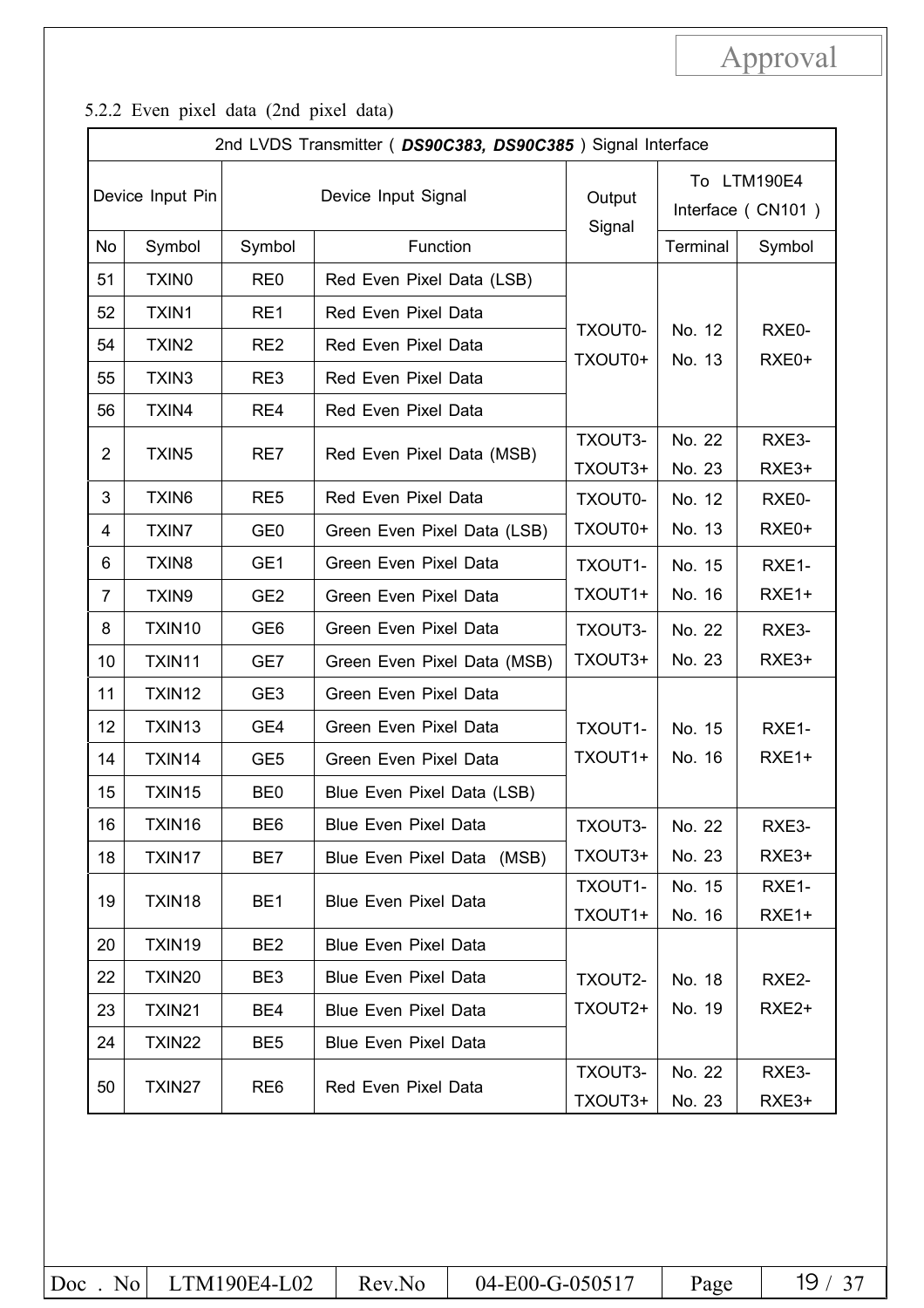### 5.3 LVDS Interface (2)

### 5.3.1 Odd pixel data (1st pixel data)

|                  | LVDS Transmitter ( DS90C387 ) Signal Interface |                 |                            |                  |                                  |                    |  |  |  |
|------------------|------------------------------------------------|-----------------|----------------------------|------------------|----------------------------------|--------------------|--|--|--|
| Device Input Pin |                                                |                 | Device Input Signal        | Output<br>Signal | To LTM190E4<br>Interface (CN101) |                    |  |  |  |
| No               | Symbol                                         | Symbol          | Function                   |                  | Terminal                         | Symbol             |  |  |  |
| 10               | R <sub>10</sub>                                | RO <sub>0</sub> | Red Odd Pixel Data (LSB)   |                  |                                  |                    |  |  |  |
| 9                | R <sub>11</sub>                                | RO <sub>1</sub> | Red Odd Pixel Data         |                  |                                  |                    |  |  |  |
| 8                | R <sub>12</sub>                                | RO <sub>2</sub> | Red Odd Pixel Data         | A0M<br>A0P       | No. 1<br>No. 2                   | RXO0-<br>RXO0+     |  |  |  |
| $\overline{7}$   | R <sub>13</sub>                                | RO <sub>3</sub> | Red Odd Pixel Data         |                  |                                  |                    |  |  |  |
| 6                | R <sub>14</sub>                                | RO <sub>4</sub> | Red Odd Pixel Data         |                  |                                  |                    |  |  |  |
| 3                | R <sub>17</sub>                                | RO <sub>7</sub> | Red Odd Pixel Data (MSB)   | A3M              | No. 10                           | RXO3-              |  |  |  |
|                  |                                                |                 |                            | A <sub>3</sub> P | No. 11                           | <b>RXO3+</b>       |  |  |  |
| 5                | R <sub>15</sub>                                | RO <sub>5</sub> | Red Odd Pixel Data         | A0M              | No. 1                            | RXO0-              |  |  |  |
| $\overline{2}$   | G10                                            | GO <sub>0</sub> | Green Odd Pixel Data (LSB) | A0P              | No. 2                            | <b>RXO0+</b>       |  |  |  |
| 1                | G11                                            | GO <sub>1</sub> | Green Odd Pixel Data       | A <sub>1</sub> M | No. 3                            | <b>RXO1-</b>       |  |  |  |
| 100              | G12                                            | GO <sub>2</sub> | Green Odd Pixel Data       | A <sub>1</sub> P | No. 4                            | <b>RXO1+</b>       |  |  |  |
| 94               | G16                                            | GO <sub>6</sub> | Green Odd Pixel Data       | A <sub>3</sub> M | No. 10                           | RXO3-              |  |  |  |
| 93               | G17                                            | GO7             | Green Odd Pixel Data (MSB) | A <sub>3</sub> P | No. 11                           | RXO3+              |  |  |  |
| 99               | G13                                            | GO <sub>3</sub> | Green Odd Pixel Data       |                  |                                  |                    |  |  |  |
| 96               | G14                                            | GO <sub>4</sub> | Green Odd Pixel Data       | A <sub>1</sub> M | No. 3                            | <b>RXO1-</b>       |  |  |  |
| 95               | G15                                            | GO <sub>5</sub> | Green Odd Pixel Data       | A <sub>1</sub> P | No. 4                            | <b>RXO1+</b>       |  |  |  |
| 92               | <b>B10</b>                                     | BO <sub>0</sub> | Blue Odd Pixel Data (LSB)  |                  |                                  |                    |  |  |  |
| 86               | <b>B16</b>                                     | BO <sub>6</sub> | Blue Odd Pixel Data        | A3M              | No. 10                           | RXO <sub>3</sub> - |  |  |  |
| 85               | <b>B17</b>                                     | BO <sub>7</sub> | Blue Odd Pixel Data (MSB)  | A <sub>3</sub> P | No. 11                           | RXO3+              |  |  |  |
| 91               | <b>B11</b>                                     | BO <sub>1</sub> | Blue Odd Pixel Data        | A <sub>1</sub> M | No. 3                            | <b>RXO1-</b>       |  |  |  |
|                  |                                                |                 |                            | A <sub>1</sub> P | No. 4                            | <b>RXO1+</b>       |  |  |  |
| 90               | <b>B12</b>                                     | BO <sub>2</sub> | Blue Odd Pixel Data        |                  |                                  |                    |  |  |  |
| 89               | <b>B13</b>                                     | BO <sub>3</sub> | <b>Blue Odd Pixel Data</b> | A2M              | No. 5                            | <b>RXO2-</b>       |  |  |  |
| 88               | <b>B14</b>                                     | BO <sub>4</sub> | Blue Odd Pixel Data        | A <sub>2</sub> P | No. 6                            | <b>RXO2+</b>       |  |  |  |
| 87               | <b>B15</b>                                     | BO <sub>5</sub> | Blue Odd Pixel Data        |                  |                                  |                    |  |  |  |
| 4                | R <sub>16</sub>                                | RO <sub>6</sub> | Red Odd Pixel Data         | A3M              | No. 10                           | <b>RXO3-</b>       |  |  |  |
|                  |                                                |                 |                            | A3P              | No. 11                           | RX03+              |  |  |  |

Approval

|  | $ Doc$ No LTM190E4-L02 Rev.No |  | 04-E00-G-050517 | Page |  |
|--|-------------------------------|--|-----------------|------|--|
|--|-------------------------------|--|-----------------|------|--|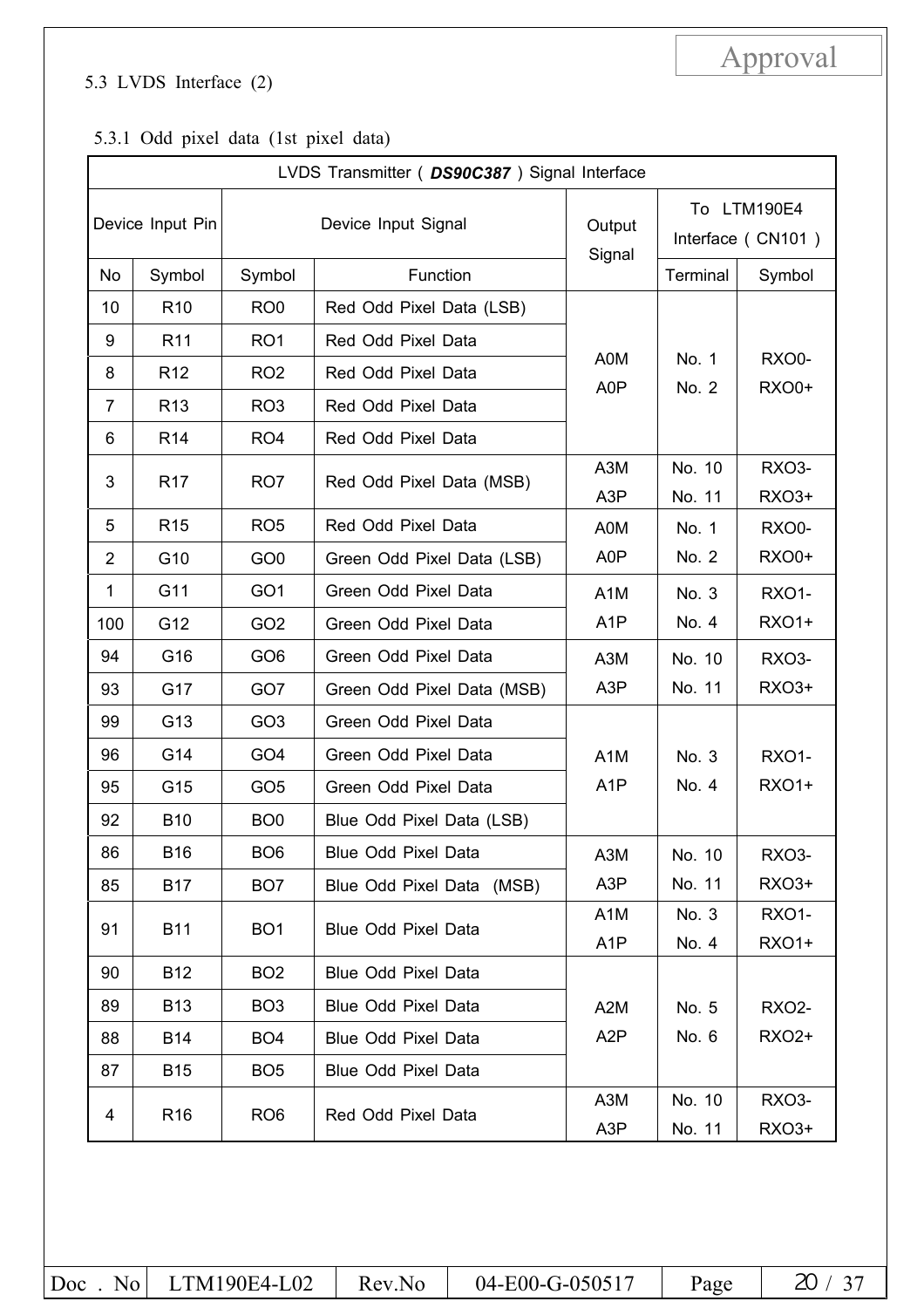5.3.2 Even pixel data (2nd pixel data)

|    |                  |                 | LVDS Transmitter ( DS90C387 ) Signal Interface |                  |                                  |                   |  |
|----|------------------|-----------------|------------------------------------------------|------------------|----------------------------------|-------------------|--|
|    | Device Input Pin |                 | Device Input Signal                            | Output<br>Signal | To LTM190E4<br>Interface (CN101) |                   |  |
| No | Symbol           | Symbol          | Function                                       |                  | Terminal                         | Symbol            |  |
| 84 | R <sub>20</sub>  | RE <sub>0</sub> | Red Even Pixel Data (LSB)                      |                  |                                  |                   |  |
| 81 | R <sub>21</sub>  | RE1             | Red Even Pixel Data                            |                  |                                  |                   |  |
| 80 | <b>R22</b>       | RE <sub>2</sub> | Red Even Pixel Data                            | A4M<br>A4P       | No. 12<br>No. 13                 | RXE0-<br>RXE0+    |  |
| 79 | R <sub>23</sub>  | RE3             | Red Even Pixel Data                            |                  |                                  |                   |  |
| 78 | R <sub>24</sub>  | RE4             | Red Even Pixel Data                            |                  |                                  |                   |  |
| 75 | R <sub>27</sub>  | RE7             | Red Even Pixel Data (MSB)                      | A7M              | No. 22                           | RXE3-             |  |
|    |                  |                 |                                                | A7P              | No. 23                           | RXE3+             |  |
| 77 | R <sub>25</sub>  | RE <sub>5</sub> | Red Even Pixel Data                            | A4M              | No. 12                           | RXE0-             |  |
| 74 | G20              | GE <sub>0</sub> | Green Even Pixel Data (LSB)                    | A4P              | No. 13                           | RXE0+             |  |
| 73 | G21              | GE1             | Green Even Pixel Data                          | A5M              | No. 15                           | RXE1-             |  |
| 72 | G22              | GE <sub>2</sub> | Green Even Pixel Data                          | A <sub>5</sub> P | No. 16                           | RXE1+             |  |
| 66 | G26              | GE <sub>6</sub> | Green Even Pixel Data                          | A7M              | No. 22                           | RXE3-             |  |
| 65 | G27              | GE7             | Green Even Pixel Data (MSB)                    | A7P              | No. 23                           | RXE3+             |  |
| 71 | G23              | GE3             | Green Even Pixel Data                          |                  |                                  |                   |  |
| 70 | G24              | GE4             | Green Even Pixel Data                          | A <sub>5</sub> M | No. 15                           | RXE1-             |  |
| 69 | G25              | GE <sub>5</sub> | Green Even Pixel Data                          | A <sub>5</sub> P | No. 16                           | RXE1+             |  |
| 64 | <b>B20</b>       | BE <sub>0</sub> | Blue Even Pixel Data (LSB)                     |                  |                                  |                   |  |
| 58 | <b>B26</b>       | BE6             | <b>Blue Even Pixel Data</b>                    | A7M              | No. 22                           | RXE3-             |  |
| 57 | <b>B27</b>       | BE7             | Blue Even Pixel Data (MSB)                     | A7P              | No. 23                           | RXE3+             |  |
| 63 | <b>B21</b>       | BE <sub>1</sub> | <b>Blue Even Pixel Data</b>                    | A5M              | No. 15                           | RXE1-             |  |
|    |                  |                 |                                                | A <sub>5</sub> P | No. 16                           | RXE1+             |  |
| 62 | <b>B22</b>       | BE <sub>2</sub> | <b>Blue Even Pixel Data</b>                    |                  |                                  |                   |  |
| 61 | <b>B23</b>       | BE3             | <b>Blue Even Pixel Data</b>                    | A6M              | No. 18                           | RXE2-             |  |
| 60 | B24              | BE4             | <b>Blue Even Pixel Data</b>                    | A6P              | No. 19                           | RXE <sub>2+</sub> |  |
| 59 | <b>B25</b>       | BE <sub>5</sub> | <b>Blue Even Pixel Data</b>                    |                  |                                  |                   |  |
| 76 | R <sub>26</sub>  | RE <sub>6</sub> | Red Even Pixel Data                            | A7M              | No. 22                           | RXE3-             |  |
|    |                  |                 |                                                | A7P              | No. 23                           | RXE3+             |  |

NOTE)

Must be connected 24th BAL pin with low and 23th DUAL pin with high in DS90C387 LVDS **Transmitter** 

|  | $ Doc$ No LTM190E4-L02 | Rev.No | 04-E00-G-050517 | Page |  |
|--|------------------------|--------|-----------------|------|--|
|--|------------------------|--------|-----------------|------|--|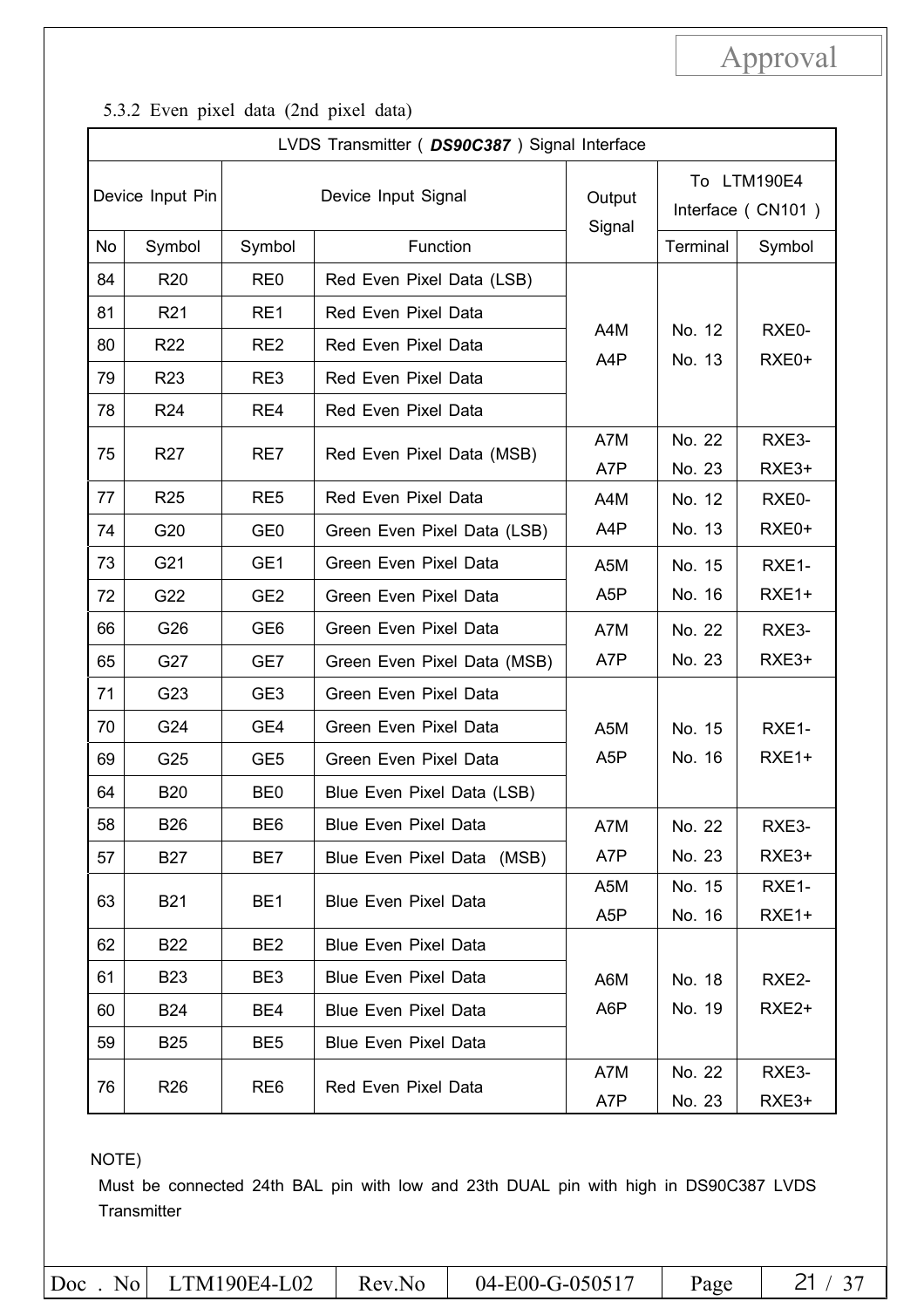### 5.4 BACK-LIGHT UNIT

|       | Pin No.               | Input             | Color                            | Function     |  |
|-------|-----------------------|-------------------|----------------------------------|--------------|--|
|       | 1                     | Hot1              | Pink                             | High Voltage |  |
| Upper | $\overline{2}$        | Cold1             | White                            | Ground       |  |
|       | 3                     | Hot <sub>2</sub>  | Blue                             | High Voltage |  |
|       | 4                     | Cold <sub>2</sub> | <b>Black</b>                     | Ground       |  |
|       |                       | Hot1              | Pink                             | High Voltage |  |
|       | $\overline{2}$        | Cold1             | White                            | Ground       |  |
| Lower | 3                     | Hot <sub>2</sub>  | Blue                             | High Voltage |  |
|       | $\overline{4}$        | Cold <sub>2</sub> | <b>Black</b>                     | Ground       |  |
|       | Connector<br>Part No. |                   | YEONHO 35001HS-02L or equivalent |              |  |

| 04-E00-G-050517<br>$Doc$ . No LTM190E4-L02<br>Page<br>Rev.No |
|--------------------------------------------------------------|
|--------------------------------------------------------------|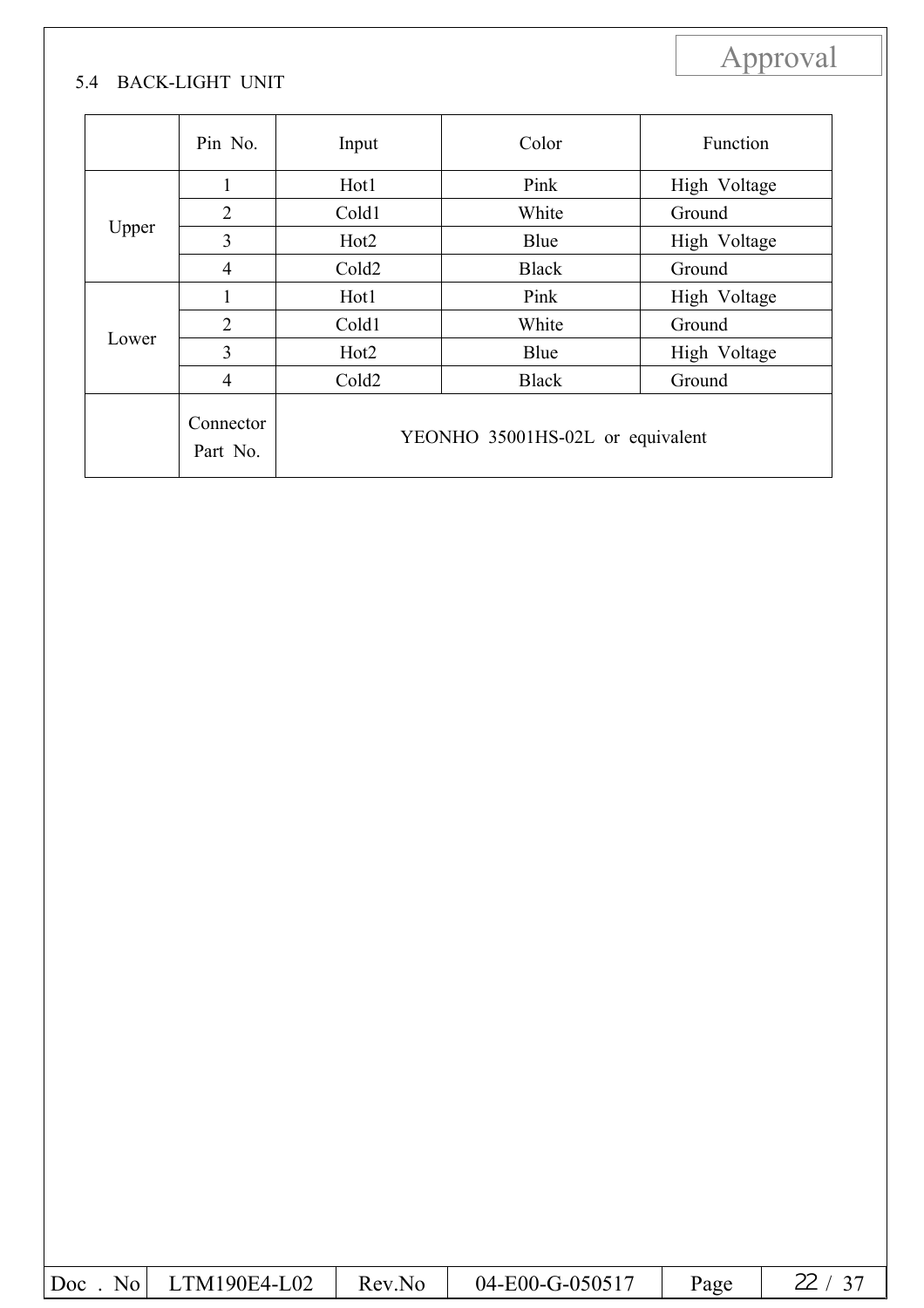|              | <b>DISPLAY</b> | <b>DATA SIGNAL</b>                        |                |                |                      |                |                |                | <b>GRAY</b>  |                |                      |                |                      |                |                      |                |              |                      |                |                      |                |                      |                |              |              |                          |
|--------------|----------------|-------------------------------------------|----------------|----------------|----------------------|----------------|----------------|----------------|--------------|----------------|----------------------|----------------|----------------------|----------------|----------------------|----------------|--------------|----------------------|----------------|----------------------|----------------|----------------------|----------------|--------------|--------------|--------------------------|
| <b>COLOR</b> | (8bit)         | <b>RED</b><br><b>BLUE</b><br><b>GREEN</b> |                |                |                      |                |                |                | <b>SCALE</b> |                |                      |                |                      |                |                      |                |              |                      |                |                      |                |                      |                |              |              |                          |
|              |                | R <sub>0</sub>                            | R <sub>1</sub> | R <sub>2</sub> | R <sub>3</sub>       | R <sub>4</sub> | R <sub>5</sub> | R <sub>6</sub> | R7           | G <sub>0</sub> | G <sub>1</sub>       | G <sub>2</sub> | G <sub>3</sub>       | G <sub>4</sub> | G <sub>5</sub>       | G <sub>6</sub> | G7           | B <sub>0</sub>       | <b>B1</b>      | B <sub>2</sub>       | B <sub>3</sub> | <b>B4</b>            | <b>B5</b>      | <b>B6</b>    | B7           | <b>LEVEL</b>             |
|              | <b>BLACK</b>   | $\Omega$                                  | 0              | $\Omega$       | $\Omega$             | 0              | $\Omega$       | $\Omega$       | $\Omega$     | $\Omega$       | $\Omega$             | 0              | 0                    | 0              | $\Omega$             | $\Omega$       | $\mathbf 0$  | 0                    | $\Omega$       | $\mathbf 0$          | $\Omega$       | $\Omega$             | 0              | 0            | 0            | $\overline{\phantom{a}}$ |
|              | <b>BLUE</b>    | $\Omega$                                  | 0              | 0              | 0                    | 0              | $\mathbf 0$    | 0              | $\mathbf 0$  | $\mathbf 0$    | 0                    | 0              | 0                    | $\mathbf 0$    | 0                    | $\mathbf 0$    | $\mathbf 0$  | 1                    | $\mathbf{1}$   | 1                    | $\mathbf{1}$   | $\mathbf{1}$         | 1              | 1            | $\mathbf{1}$ | $\overline{\phantom{a}}$ |
|              | <b>GREEN</b>   | $\Omega$                                  | $\mathbf 0$    | 0              | 0                    | 0              | 0              | $\mathbf 0$    | $\mathbf 0$  | $\mathbf{1}$   | $\mathbf{1}$         | 1              | $\mathbf{1}$         | $\mathbf{1}$   | $\mathbf{1}$         | $\mathbf{1}$   | $\mathbf{1}$ | 0                    | 0              | $\mathbf 0$          | 0              | $\mathbf 0$          | 0              | $\mathbf 0$  | $\mathbf 0$  | $\overline{a}$           |
| <b>BASIC</b> | <b>CYAN</b>    | $\mathbf 0$                               | 0              | 0              | 0                    | 0              | $\mathbf 0$    | 0              | $\mathbf 0$  | 1              | $\mathbf{1}$         | 1              | 1                    | $\mathbf{1}$   | 1                    | 1              | $\mathbf{1}$ | 1                    | $\mathbf{1}$   | 1                    | 1              | 1                    | 1              | 1            | 1            | $\overline{a}$           |
| <b>COLOR</b> | <b>RED</b>     | $\mathbf{1}$                              | 1              | 1              | $\mathbf{1}$         | 1              | 1              | $\mathbf{1}$   | 1            | 0              | $\Omega$             | 0              | 0                    | 0              | 0                    | $\Omega$       | $\mathbf 0$  | 0                    | $\Omega$       | $\mathbf 0$          | 0              | $\Omega$             | 0              | 0            | 0            | ÷,                       |
|              | <b>MAGENTA</b> | $\mathbf{1}$                              | 1              | 1              | 1                    | 1              | 1              | $\mathbf{1}$   | 1            | 0              | 0                    | 0              | 0                    | 0              | 0                    | 0              | 0            | 1                    | $\mathbf{1}$   | 1                    | $\mathbf{1}$   | $\mathbf{1}$         | 1              | 1            | 1            | $\overline{\phantom{a}}$ |
|              | <b>YELLOW</b>  | $\mathbf{1}$                              | 1              | 1              | $\mathbf{1}$         | 1              | 1              | 1              | 1            | $\mathbf{1}$   | 1                    | 1              | 1                    | 1              | 1                    | $\mathbf{1}$   | 1            | 0                    | 0              | 0                    | 0              | $\mathbf 0$          | $\mathbf 0$    | 0            | 0            | $\overline{\phantom{a}}$ |
|              | <b>WHITE</b>   | $\mathbf{1}$                              | 1              | 1              | $\mathbf{1}$         | 1              | 1              | $\mathbf{1}$   | 1            | $\mathbf{1}$   | $\mathbf{1}$         | 1              | 1                    | $\mathbf{1}$   | $\mathbf{1}$         | $\mathbf{1}$   | 1            | 1                    | 1              | 1                    | $\mathbf{1}$   | $\mathbf{1}$         | 1              | 1            | 1            | $\overline{\phantom{a}}$ |
|              | <b>BLACK</b>   | 0                                         | 0              | 0              | 0                    | 0              | $\mathbf 0$    | 0              | 0            | $\mathbf 0$    | 0                    | 0              | 0                    | 0              | 0                    | 0              | $\mathbf 0$  | 0                    | 0              | 0                    | 0              | 0                    | 0              | 0            | 0            | R0                       |
|              | <b>DARK</b>    | $\mathbf{1}$                              | $\mathbf 0$    | 0              | 0                    | 0              | $\Omega$       | $\mathbf 0$    | $\mathbf 0$  | 0              | 0                    | 0              | 0                    | 0              | 0                    | $\Omega$       | $\mathbf 0$  | 0                    | 0              | 0                    | 0              | $\mathbf 0$          | 0              | $\mathbf 0$  | $\mathbf 0$  | R <sub>1</sub>           |
| <b>GRAY</b>  |                | $\mathbf 0$                               | 1              | 0              | 0                    | 0              | 0              | 0              | $\mathbf 0$  | 0              | 0                    | 0              | 0                    | 0              | 0                    | $\mathbf 0$    | $\mathbf 0$  | 0                    | 0              | 0                    | 0              | $\mathbf 0$          | 0              | 0            | $\mathbf 0$  | R <sub>2</sub>           |
| <b>SCALE</b> |                | $\ddot{\cdot}$                            | ċ              |                |                      | $\ddot{\cdot}$ |                |                |              | $\ddot{\cdot}$ |                      |                | ÷                    |                |                      |                |              | ċ                    | ÷              |                      |                | Ì.                   | ċ              |              |              | $R3-$                    |
| OF           |                | $\ddot{\cdot}$                            | ÷              |                | $\ddot{\phantom{a}}$ | $\ddot{\cdot}$ | t              |                |              | ÷              | $\ddot{\phantom{a}}$ | ÷              | $\ddot{\cdot}$       | t              | $\ddot{\phantom{a}}$ |                |              | $\ddot{\phantom{a}}$ | $\ddot{\cdot}$ | $\ddot{\phantom{a}}$ | t              | $\ddot{\phantom{a}}$ | $\ddot{\cdot}$ |              |              | R <sub>252</sub>         |
| <b>RED</b>   |                | $\mathbf{1}$                              | 0              | 1              | $\mathbf{1}$         | 1              | 1              | 1              | 1            | 0              | 0                    | 0              | 0                    | 0              | 0                    | $\Omega$       | $\mathbf 0$  | 0                    | 0              | 0                    | 0              | $\mathbf 0$          | 0              | 0            | $\Omega$     | R253                     |
|              | <b>LIGHT</b>   | $\Omega$                                  | 1              | 1              | 1                    | 1              | 1              | $\mathbf{1}$   | 1            | 0              | 0                    | 0              | 0                    | 0              | 0                    | $\Omega$       | $\mathbf 0$  | 0                    | 0              | 0                    | 0              | $\Omega$             | 0              | 0            | 0            | R254                     |
|              | <b>RED</b>     | $\mathbf{1}$                              | 1              | 1              | $\mathbf{1}$         | $\mathbf{1}$   | $\mathbf{1}$   | $\mathbf{1}$   | 1            | $\mathbf 0$    | 0                    | 0              | 0                    | $\mathbf 0$    | 0                    | $\mathbf 0$    | $\mathbf 0$  | 0                    | $\mathbf 0$    | 0                    | 0              | $\mathbf 0$          | 0              | 0            | 0            | R <sub>255</sub>         |
|              | <b>BLACK</b>   | $\Omega$                                  | $\mathbf 0$    | $\Omega$       | $\Omega$             | 0              | $\Omega$       | $\Omega$       | $\Omega$     | $\Omega$       | 0                    | 0              | 0                    | $\Omega$       | $\mathbf 0$          | $\Omega$       | $\mathbf 0$  | 0                    | $\Omega$       | $\mathbf 0$          | $\mathbf 0$    | $\Omega$             | 0              | $\Omega$     | $\Omega$     | G0                       |
|              | <b>DARK</b>    | $\mathbf 0$                               | 0              | 0              | 0                    | 0              | 0              | 0              | $\mathbf 0$  | 1              | 0                    | 0              | 0                    | 0              | 0                    | $\mathbf 0$    | 0            | 0                    | 0              | 0                    | 0              | 0                    | 0              | 0            | 0            | G1                       |
| <b>GRAY</b>  | î              | $\Omega$                                  | 0              | 0              | 0                    | 0              | $\mathbf 0$    | $\Omega$       | $\Omega$     | 0              | 1                    | 0              | 0                    | 0              | 0                    | $\Omega$       | $\mathbf 0$  | 0                    | 0              | 0                    | 0              | $\Omega$             | 0              | 0            | $\Omega$     | G <sub>2</sub>           |
| <b>SCALE</b> |                | ÷                                         | ÷              | ÷              | $\ddot{\phantom{a}}$ | $\ddot{\cdot}$ | t              |                |              | ÷              | ÷                    | ÷              | $\ddot{\phantom{a}}$ | t              | $\ddot{\phantom{a}}$ |                |              | t                    | $\ddot{\cdot}$ | $\ddot{\cdot}$       | t              | $\ddot{\phantom{a}}$ | $\ddot{\cdot}$ |              |              | $G3-$                    |
| OF           |                | $\ddot{\phantom{a}}$                      | ÷              | ÷              | $\ddot{\cdot}$       | ÷,             | ċ              |                |              | ÷              | $\frac{1}{2}$        | ÷              | $\frac{1}{2}$        | $\ddot{\cdot}$ | ÷                    |                |              | ÷                    | ÷              | ċ                    | ÷              | $\ddot{\phantom{a}}$ | $\ddot{\cdot}$ |              |              | G252                     |
| <b>GREEN</b> |                | $\Omega$                                  | 0              | 0              | $\Omega$             | 0              | 0              | 0              | 0            | $\mathbf{1}$   | 0                    | 1              | 1                    | $\mathbf{1}$   | $\mathbf{1}$         | 1              | $\mathbf{1}$ | 0                    | 0              | 0                    | 0              | $\Omega$             | 0              | 0            | $\Omega$     | G253                     |
|              | <b>LIGHT</b>   | $\mathbf{0}$                              | 0              | 0              | 0                    | 0              | $\mathbf 0$    | 0              | 0            | $\mathbf 0$    | 1                    | $\mathbf{1}$   | 1                    | $\mathbf{1}$   | $\mathbf{1}$         | $\mathbf{1}$   | $\mathbf{1}$ | 0                    | 0              | 0                    | 0              | 0                    | 0              | 0            | 0            | G254                     |
|              | <b>GREEN</b>   | $\Omega$                                  | $\mathbf 0$    | $\Omega$       | $\Omega$             | $\mathbf 0$    | $\Omega$       | $\mathbf{0}$   | $\mathbf{0}$ | $\mathbf{1}$   | $\mathbf{1}$         | $\mathbf{1}$   | $\mathbf{1}$         | $\mathbf{1}$   | $\mathbf{1}$         | $\mathbf{1}$   | $\mathbf{1}$ | 0                    | $\Omega$       | $\mathbf 0$          | $\Omega$       | $\mathbf{0}$         | $\mathbf 0$    | $\mathbf 0$  | $\mathbf 0$  | G255                     |
|              | <b>BLACK</b>   | $\Omega$                                  | $\mathbf 0$    | 0              | 0                    | 0              | 0              | $\mathbf 0$    | $\mathbf 0$  | $\mathbf 0$    | $\mathbf 0$          | 0              | 0                    | $\mathbf 0$    | 0                    | 0              | $\mathbf 0$  | 0                    | 0              | 0                    | 0              | $\mathbf 0$          | 0              | $\mathbf 0$  | 0            | B <sub>0</sub>           |
|              | <b>DARK</b>    | $\Omega$                                  | 0              | 0              | 0                    | 0              | 0              | $\Omega$       | $\Omega$     | 0              | 0                    | 0              | 0                    | 0              | 0                    | $\Omega$       | $\mathbf 0$  | 1                    | 0              | 0                    | $\Omega$       | $\Omega$             | 0              | 0            | 0            | <b>B1</b>                |
| <b>GRAY</b>  | ↑              | $\mathbf 0$                               | 0              | $\mathbf 0$    | 0                    | 0              | 0              | 0              | 0            | $\mathbf 0$    | 0                    | 0              | 0                    | 0              | 0                    | $\mathbf 0$    | 0            | 0                    | 1              | 0                    | 0              | $\mathbf 0$          | $\mathbf 0$    | 0            | $\mathbf 0$  | B <sub>2</sub>           |
| <b>SCALE</b> |                | $\ddot{\phantom{a}}$                      | ċ              | ÷              | ÷                    | ÷              | t              |                |              | ÷              | ÷                    | ÷              | ÷                    | ÷              | $\ddot{\cdot}$       |                |              | ċ                    | ÷              | $\ddot{\phantom{a}}$ | $\ddot{\cdot}$ | ÷                    | ÷              |              |              | $B3 -$                   |
| OF           |                | $\ddot{\phantom{a}}$                      | t              |                | $\ddot{\phantom{a}}$ | $\ddot{\cdot}$ |                |                |              | ÷              | ċ                    |                | $\ddot{\phantom{a}}$ | ċ              |                      |                |              |                      | ÷              | $\ddot{\phantom{a}}$ |                | Ì.                   | $\ddot{\cdot}$ |              |              | B252                     |
| <b>BLUE</b>  |                | 0                                         | 0              | 0              | 0                    | 0              | $\mathbf 0$    | 0              | 0            | 0              | 0                    | 0              | 0                    | 0              | 0                    | 0              | 0            | 1                    | 0              | 1                    | 1              | $\mathbf{1}$         | 1              | 1            | $\mathbf{1}$ | B <sub>253</sub>         |
|              | <b>LIGHT</b>   | $\mathbf{0}$                              | 0              | 0              | 0                    | 0              | 0              | 0              | 0            | 0              | $\mathbf 0$          | 0              | 0                    | $\mathbf 0$    | 0                    | $\Omega$       | $\mathbf 0$  | 0                    | $\mathbf{1}$   | 1                    | 1              | $\mathbf{1}$         | 1              | 1            | $\mathbf 1$  | <b>B254</b>              |
|              | <b>BLUE</b>    | 0                                         | 0              | 0              | 0                    | 0              | $\mathbf 0$    | $\mathbf 0$    | 0            | 0              | 0                    | 0              | 0                    | $\mathbf 0$    | 0                    | $\mathbf 0$    | $\mathbf 0$  | 1                    | 1              | 1                    | $\mathbf{1}$   | $\mathbf{1}$         | 1              | $\mathbf{1}$ | 1            | <b>B255</b>              |

5.5 Input Signals, Basic Display Colors and Gray Scale of Each Color

Note) Definition of Gray :

Rn : Red Gray, Gn : Green Gray, Bn : Blue Gray (n = Gray level) Input Signal :  $0 = Low level voltage$ ,  $1 = High level voltage$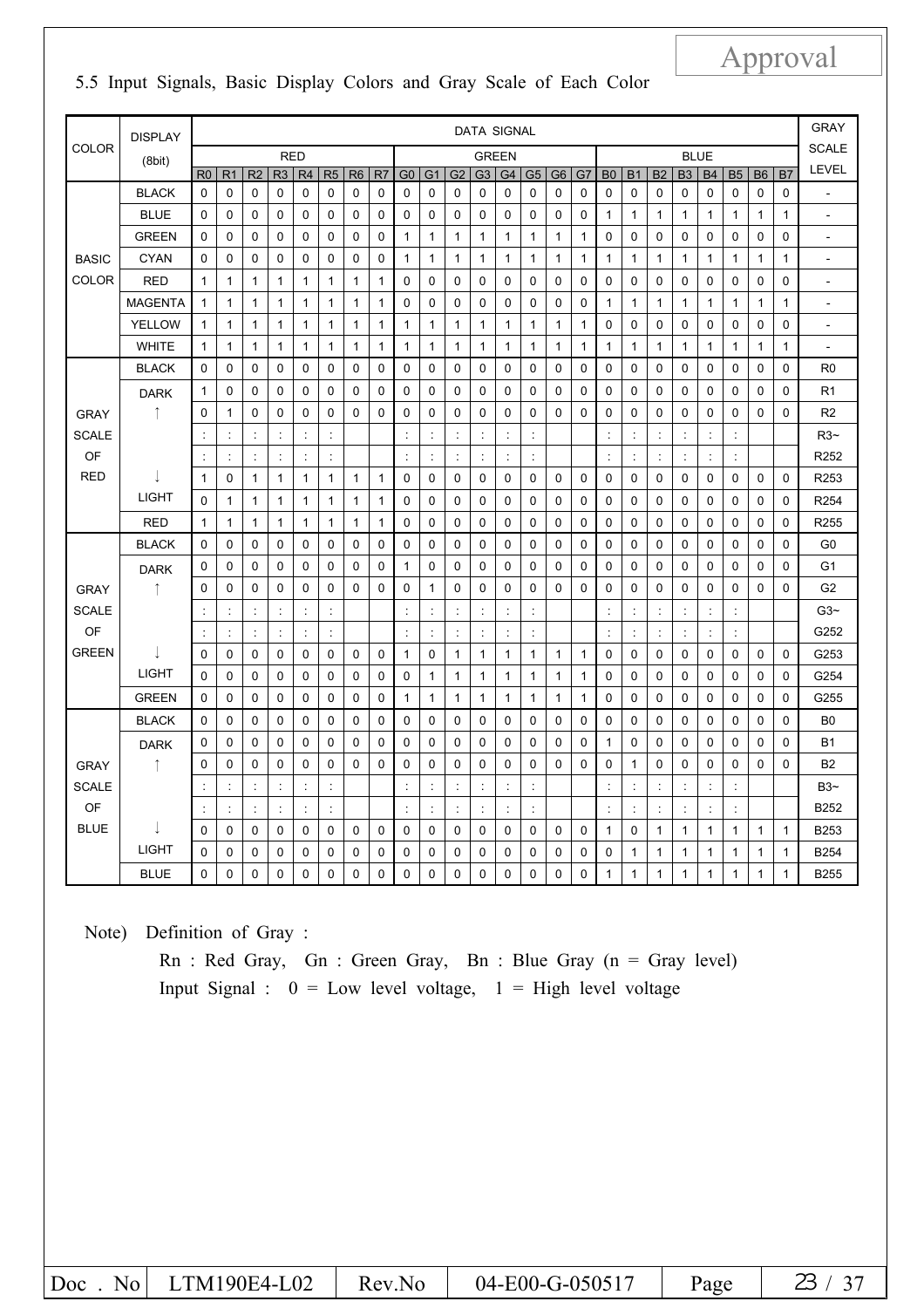## **6. Interface Timing** Approval

| <b>SIGNAL</b>                     | <b>ITEM</b>              | <b>SYMBOL</b> | MIN.           | TYP.           | MAX.                     | <b>UNIT</b> | <b>NOTE</b> |  |
|-----------------------------------|--------------------------|---------------|----------------|----------------|--------------------------|-------------|-------------|--|
|                                   | Frequency                | 1/TC          | 40.9           | 54             | 68.4                     | <b>MHz</b>  |             |  |
| Clock                             | High Time                | <b>TCH</b>    | $\overline{4}$ |                |                          | nsec        |             |  |
|                                   | Low Time                 | <b>TCL</b>    | $\overline{4}$ | -              | $\overline{\phantom{a}}$ | nsec        |             |  |
|                                   | Setup Time               | <b>TDS</b>    | $\overline{4}$ | -              | $\overline{\phantom{0}}$ | nsec        | (1), (2)    |  |
| Data                              | Hold Time                | <b>TDH</b>    | $\overline{4}$ | $\blacksquare$ | $\overline{\phantom{a}}$ | nsec        |             |  |
| Data Enable                       | Setup Time               | <b>TES</b>    | $\overline{4}$ | -              |                          | nsec        |             |  |
|                                   |                          |               | 16.95          | 16.7           | 13.1                     | msec        |             |  |
| Frame Frequency                   | Cycle                    | $T\mathbf{v}$ | 1032           | 1066           | 1450                     | lines       | (3)         |  |
| Vertical Active                   | Display Period           | <b>TVD</b>    | 1024           | 1024           | 1024                     | lines       |             |  |
| Display Term                      | Vertical Blank<br>Period | <b>TVB</b>    | 8              |                | $\blacksquare$           | lines       |             |  |
| One Line<br>Scanning Time         | Cycle                    | TH            | 672            | 844            | 1023                     | clocks      |             |  |
| Horizontal Active<br>Display Term | Display Period           | <b>THD</b>    | 640            | 640            | 640                      | clocks      |             |  |

### 6.1 Timing Parameters ( DE only mode )

Note (1) Test Point : TTL control signal and CLK at LVDS Tx input terminal in system (2) Internal Vcc =  $3.3V$ 

(3) At low Vsync frequency, Under 60Hz, flicker level can increase at specific pattern.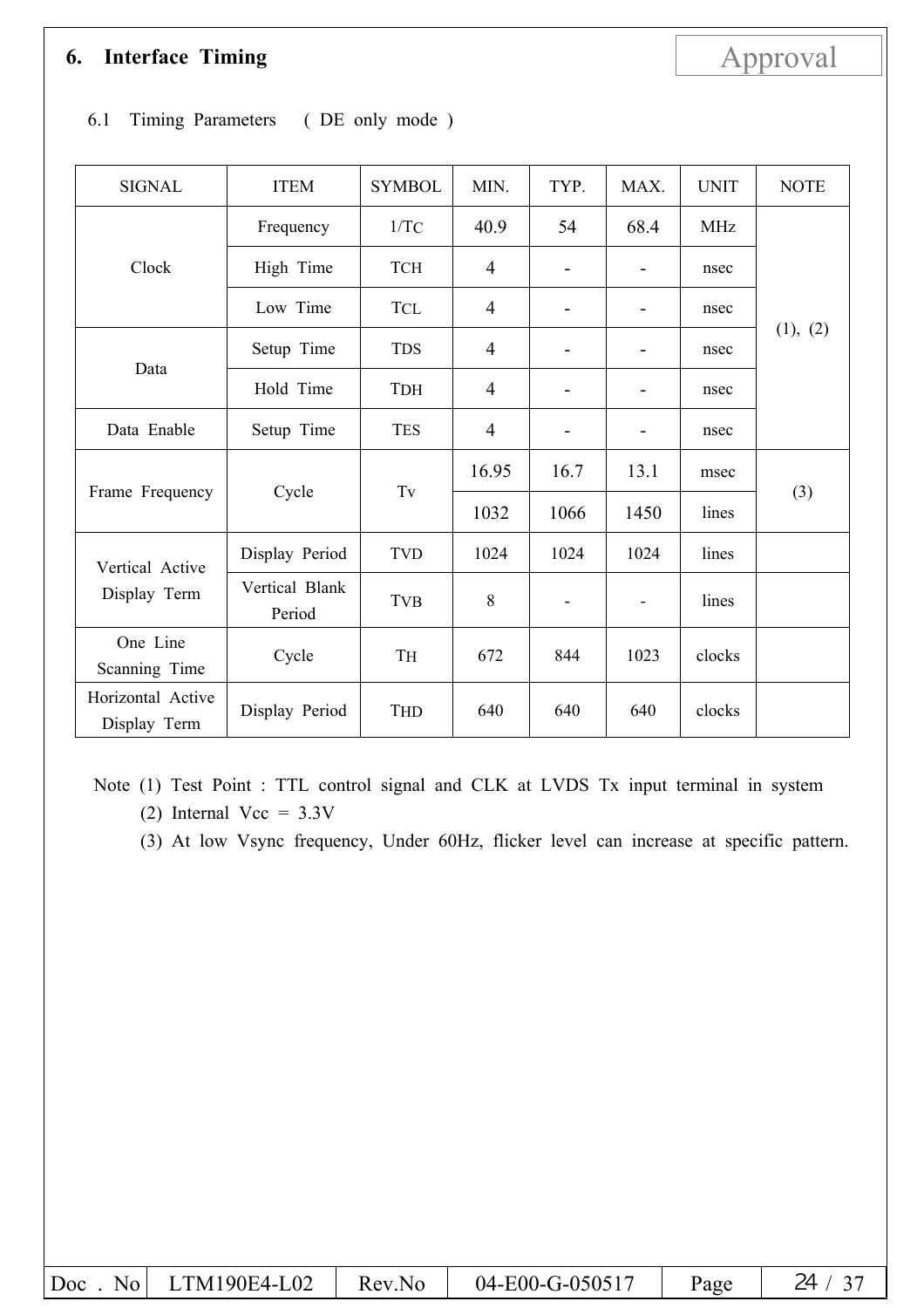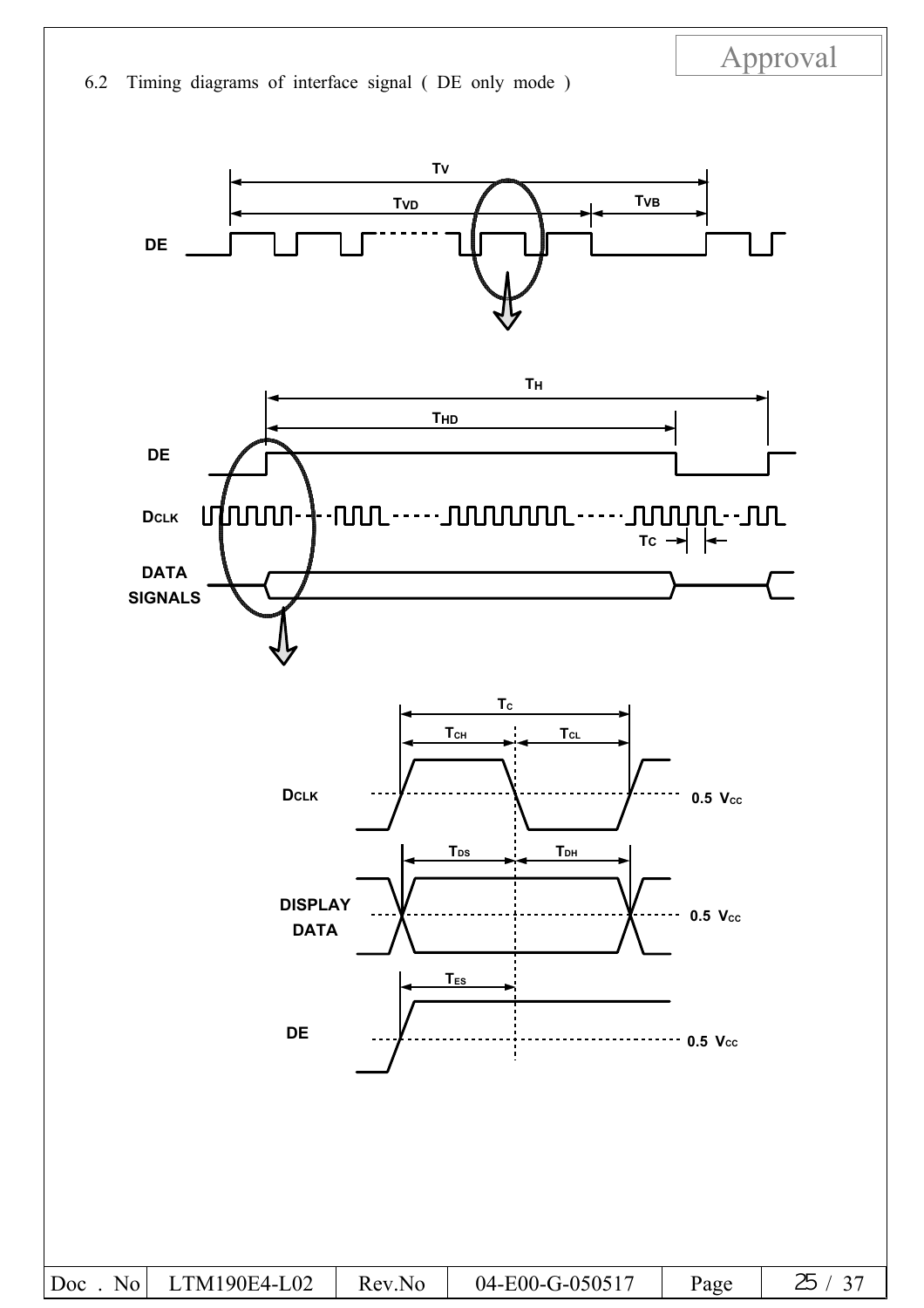#### 6.3 Power ON/OFF Sequence

To prevent a latch-up or DC operation of the LCD module, the power on/off sequence should be as the diagram below.

Approval



Power ON/OFF Sequence

- Note. (1) The supply voltage of the external system for the module input should be the same as the definition of VDD.
	- (2) Apply the lamp voltage within the LCD operation range. When the back-light turns on before the LCD operation or the LCD turns off before the back-light turns off, the display may momentarily show abnormal screen.
	- (3) In case of  $VDD =$  off level,

please keep the level of input signals low or keep a high impedance.

- (4) T4 should be measured after the module has been fully discharged between power off and on period.
- (5) Interface signal should not be kept at high impedance when the power is on.

|  | $ Doc$ . No LTM190E4-L02 | Rev.No | 04-E00-G-050517 | Page |  |
|--|--------------------------|--------|-----------------|------|--|
|--|--------------------------|--------|-----------------|------|--|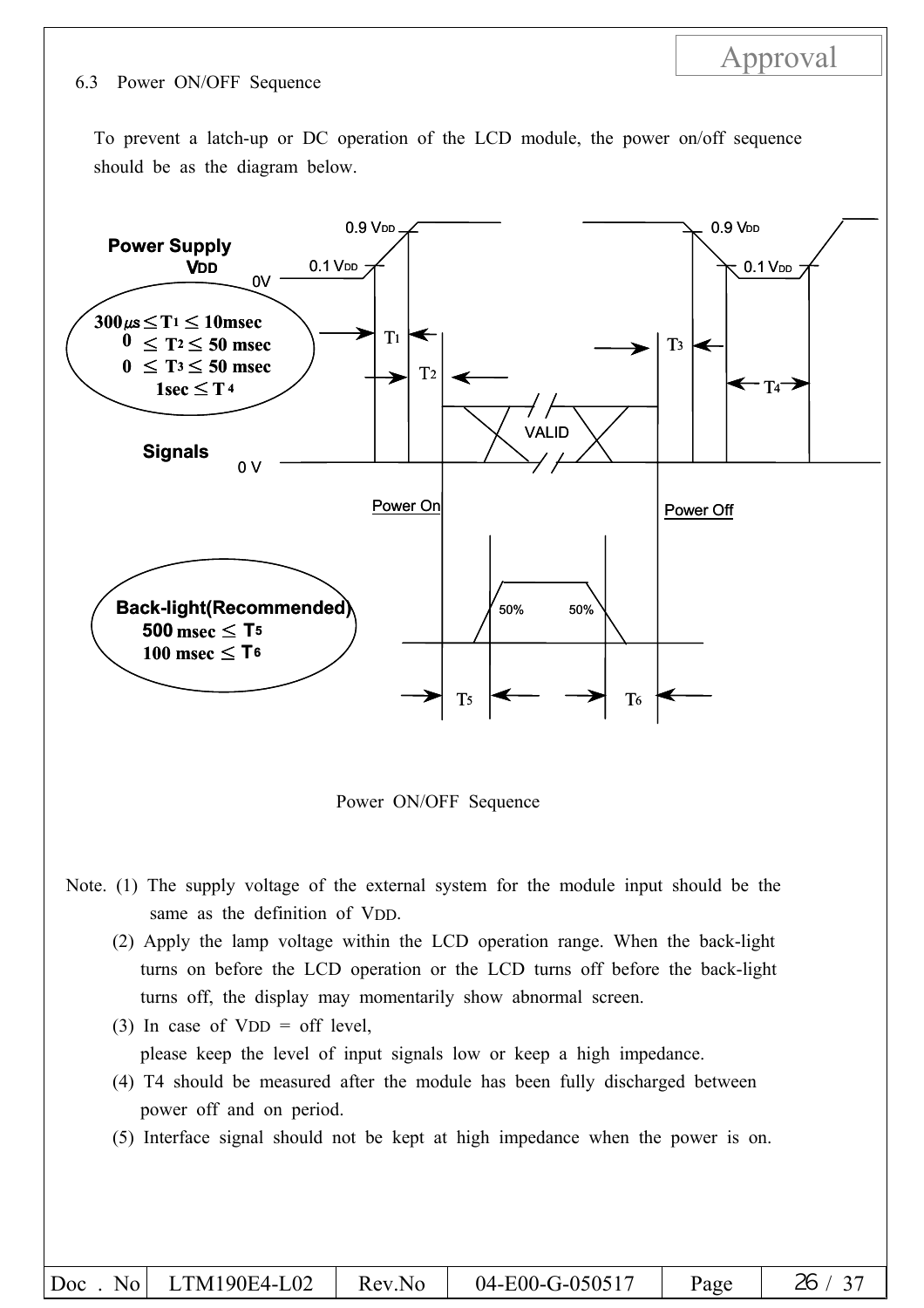

NOTE

- (1) The above conditions are for the glitch of the input voltage.
- (2) For stable operation of an LCD module power, please follow them. i.e., if typ V<sub>DD</sub> x 20%  $\leq$  Vcc  $\leq$  typ V<sub>DD</sub> x 10%, then Td should be less than 20ms.

| Doc<br>$N_{0}$ | LTM190E4-L02 | Rev.No | 04-E00-G-050517 | Page |  |
|----------------|--------------|--------|-----------------|------|--|
|----------------|--------------|--------|-----------------|------|--|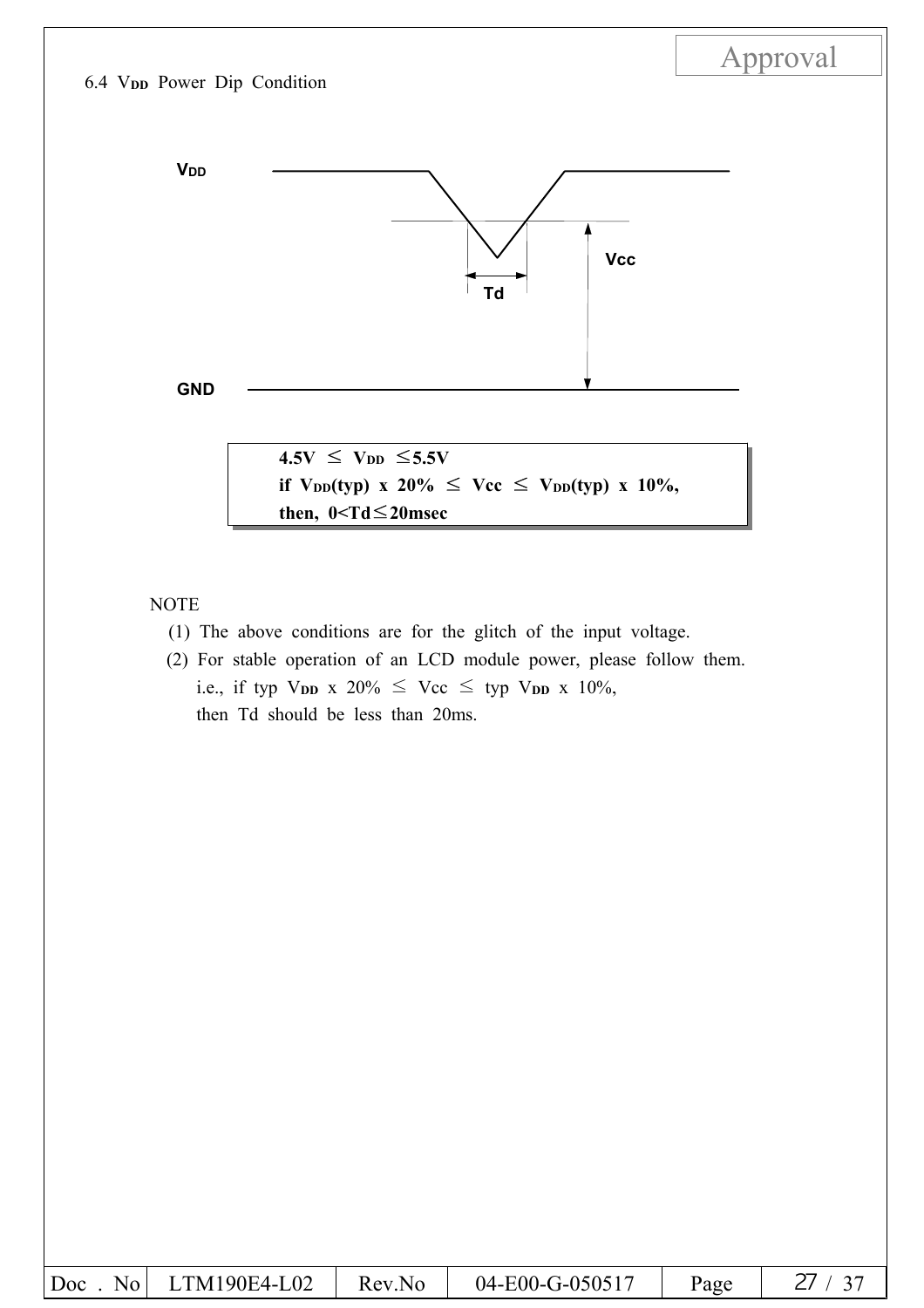### 6.5 LVDS Input Characteristics

| Symbol            | Parameter                              | Conditions                        | Min                   | Typ | Max                     | unit    |
|-------------------|----------------------------------------|-----------------------------------|-----------------------|-----|-------------------------|---------|
| <b>VTHLVDS</b>    | Differential input high<br>threshold   | $V_{CM}$ = +1.2V                  |                       |     | $+100$                  | mV      |
| <b>VTLLVDS</b>    | Differential input low<br>threshold    |                                   | $-100$                |     |                         | mV      |
| $V_{IN}$          | Input voltage range (single-<br>ended) |                                   | $\boldsymbol{0}$      |     | 2.4                     | V       |
| $ V_{\rm ID} $    | Differential input voltage             |                                   | 100                   |     | 600                     | mV      |
| $V_{CM}$          | Common mode voltage                    |                                   | $0+$<br>$ V_{ID} $ /2 |     | $2.4-$<br>$ V_{ID} $ /2 | V       |
|                   |                                        | $V_{IN} = 2.4V$ , $V_{DD} = 3.6V$ |                       |     | $\pm 10$                | $\mu$ A |
| $\mathbf{I}_{IN}$ | Input current                          | $V_{IN} = 0V$ , $V_{DD} = 3.6V$   |                       |     | $\pm 10$                | $\mu$ A |
|                   | FPD-link receiver                      |                                   |                       |     |                         |         |
| <b>RPLLS</b>      | phase lock                             |                                   |                       |     | 10                      | ms      |
|                   | look wake-up time                      |                                   |                       |     |                         |         |
| tskew             | skew between                           | $F = 85MHz$                       | $-380$                |     | 380                     |         |
|                   | LVDS clock & LVDS data                 | $VDD=3.3V$                        |                       |     |                         | psec    |

#### Note

- (1) LVDS Recevier DC parameters are measured under static and steady conditions which may not be reflective of its performance in the end application.
- (2) tskew

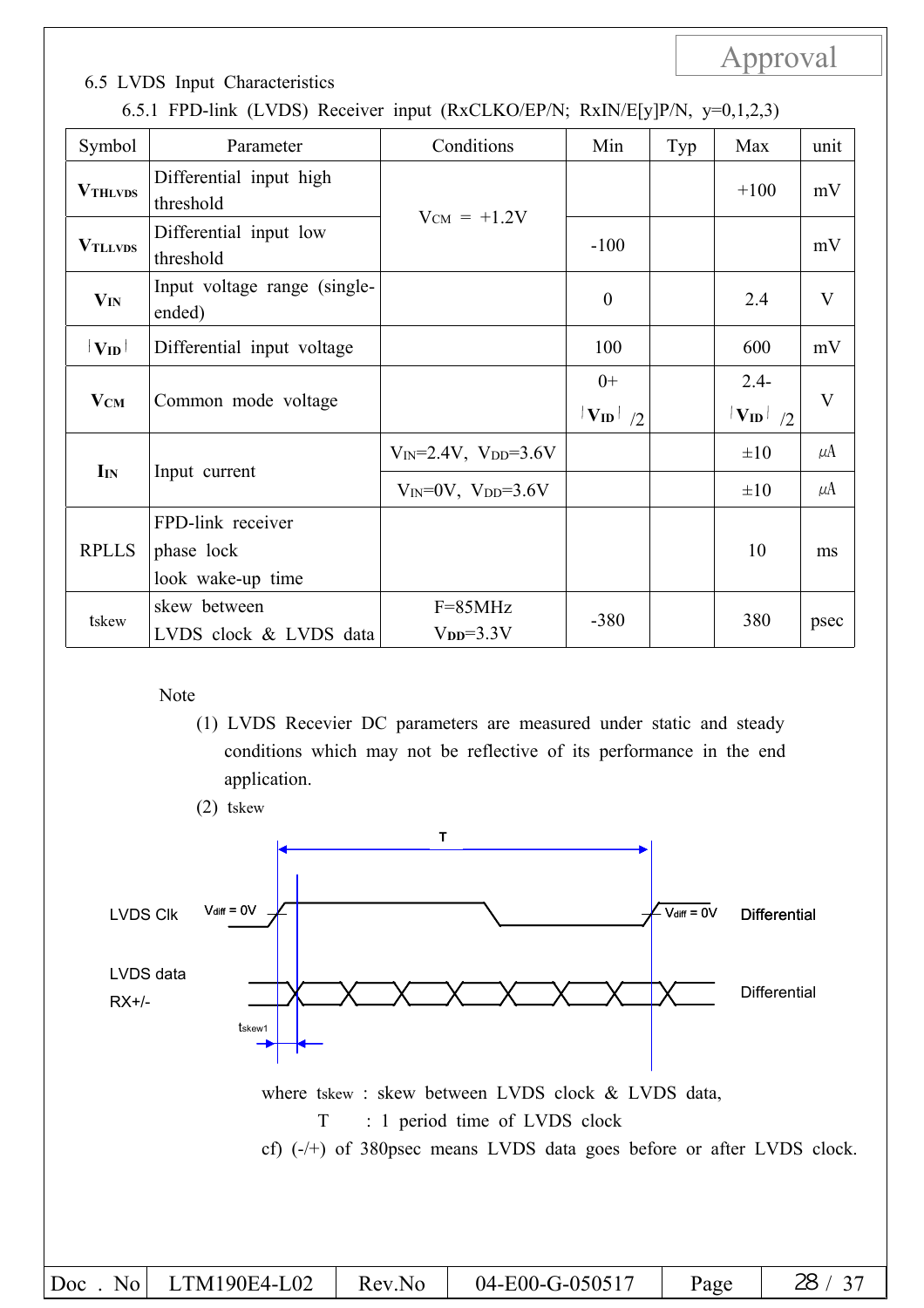# **7. Outline Dimension** Approval

*[ Refer to the next page ]*

| $LTM190E4-L02$<br>$\overline{D}$ oc<br>No  <br>Rev.No | 04-E00-G-050517 | Page |  |
|-------------------------------------------------------|-----------------|------|--|
|-------------------------------------------------------|-----------------|------|--|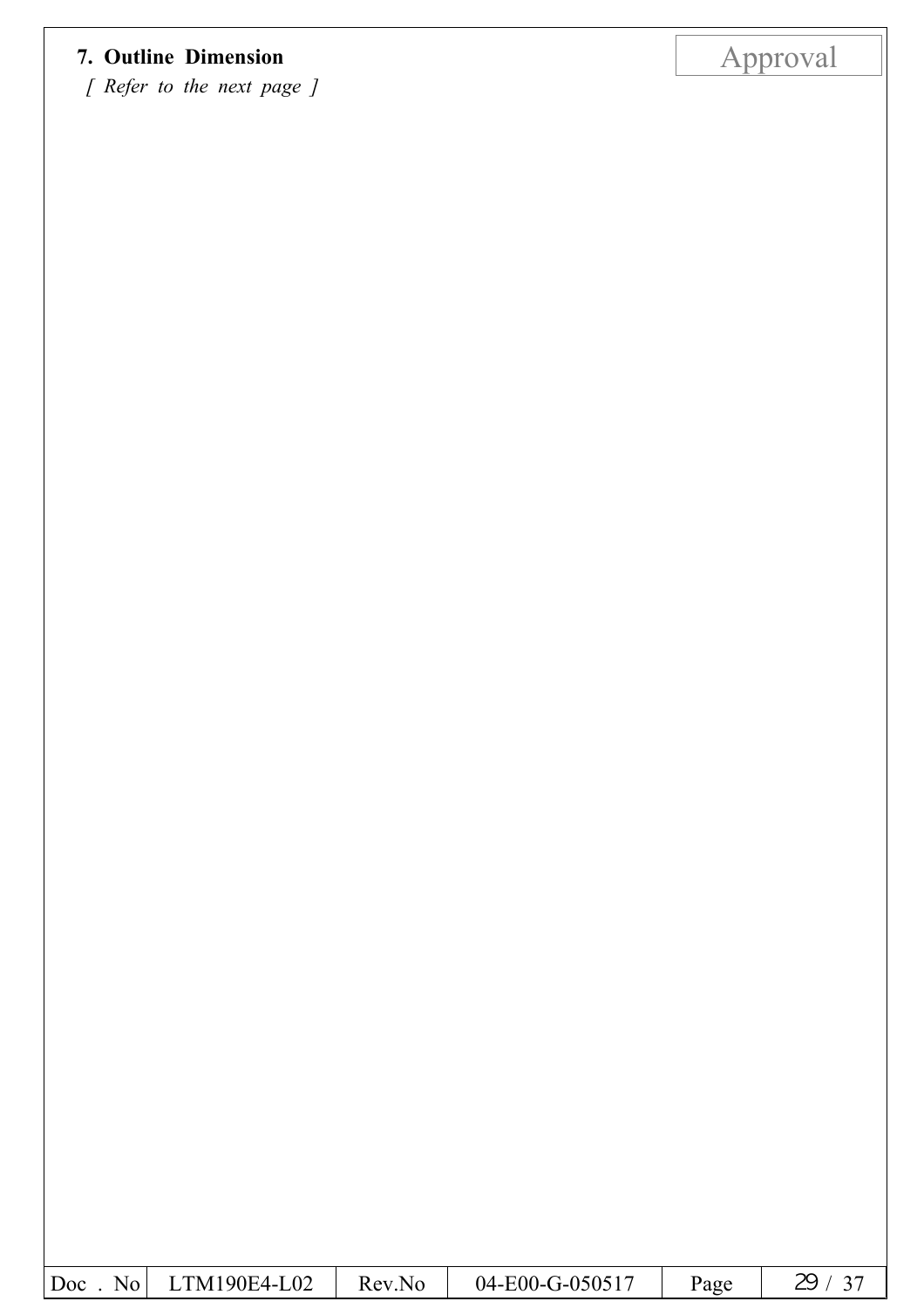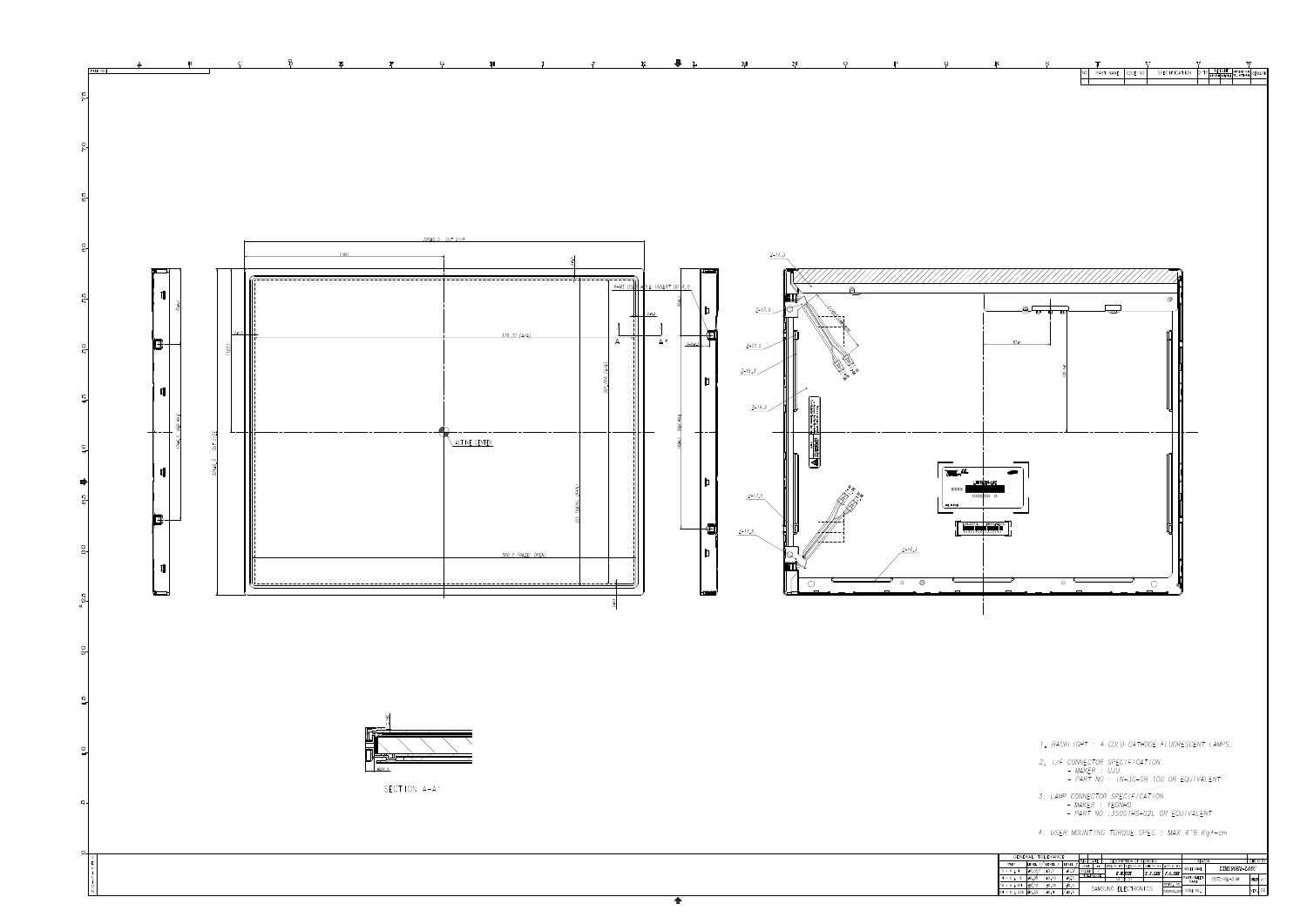|                                                           | 8. Reliability Test                                                                       |                                                                     | Approval   |        |
|-----------------------------------------------------------|-------------------------------------------------------------------------------------------|---------------------------------------------------------------------|------------|--------|
| Test Items                                                |                                                                                           | Conditions                                                          | Time/Cycle | Sample |
| HTOL*                                                     |                                                                                           | $50^{\circ}$ C, Bias                                                | $500$ hrs  | 10     |
|                                                           | $0^{\circ}$ C, Bias<br>LTOL*                                                              |                                                                     | $500$ hrs  | 10     |
| THB**                                                     | $40^{\circ}$ C / 95%, Bias                                                                |                                                                     | $500$ hrs  | 10     |
|                                                           | $HTS***$<br>$70^{\circ}$ C, No Bias                                                       |                                                                     | $500$ hrs  | 10     |
|                                                           | $LTS***$<br>$-30$ °C, No Bias                                                             |                                                                     | 500 hrs    | 5      |
| Thermal Cycle<br>-20°C/30min $\sim +60$ °C/30min, No bias |                                                                                           |                                                                     | 100 cycle  | 5      |
| Box Drop                                                  |                                                                                           | 1 angle, 3 edge, 6 side, 66 cm                                      |            | 5      |
| Shock<br>(Non-operating)                                  |                                                                                           | 50G, 11msec<br>Sine wave, $\pm$ x/y/z axis                          | 1time/axis | 3      |
|                                                           | Vibration<br>$1.5G$ , $10~300$ Hz<br>(Non-operating)<br>$x/y/z$ axis, sweep rate : 10 min |                                                                     | 30min/axis | 3      |
|                                                           | Non<br>-Operating                                                                         | CDM : $150pF$ , $330 \Omega$ , 9point, 3 times/point                | $+ 10kV$   | 3      |
| <b>ESD</b>                                                |                                                                                           | Contact : $150pF$ , $330 \Omega$ , $100point$ , once/point          | $\pm$ 8kV  | 3      |
|                                                           | Operating                                                                                 | Air(non-contact) : $150pF$ , $330 \Omega$ , $100point$ , once/point | $+ 15kV$   | 3      |

### **[ Result Evaluation Criteria]**

Under the display quality test conditions with normal operation state, these should be no change which may affect practical display functions.

|               | * HTOL/LTOL: High/Low Temperature Operating Life |
|---------------|--------------------------------------------------|
| $**$ THB      | : Temperature Humidity Bias                      |
| $***$ HTS/LTS | : High/Low Temperature Storage                   |

| $\vert$ Doc<br>$\mathbf{N_0}$ | $LTM190E4-L02$ | Rev.No | 04-E00-G-050517 | Page |  |
|-------------------------------|----------------|--------|-----------------|------|--|
|-------------------------------|----------------|--------|-----------------|------|--|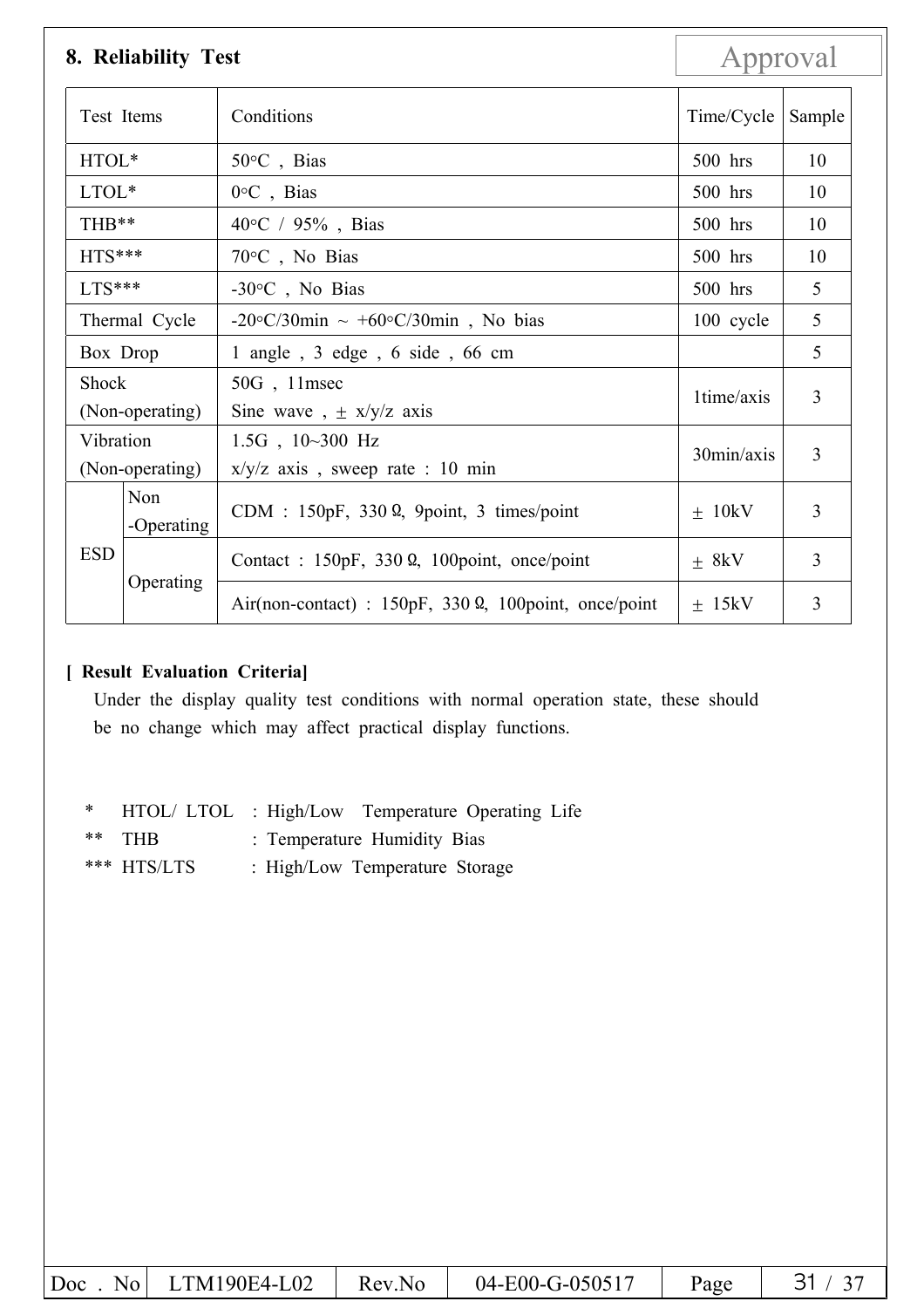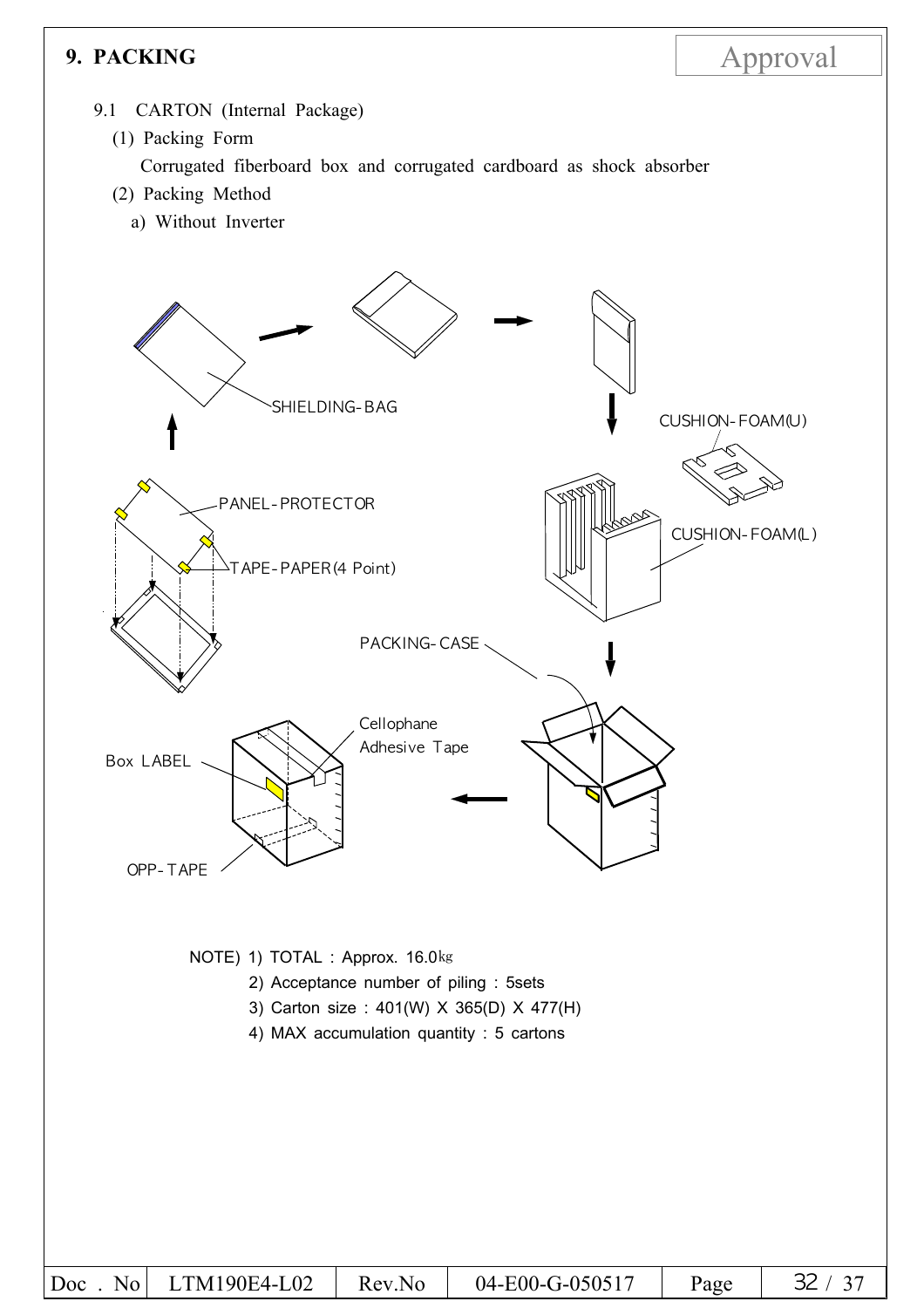### (3) Packing Material

| No | Part name                                          | Quality |
|----|----------------------------------------------------|---------|
|    | Static electric protective sack                    | 5       |
| 2  | Packing case(Inner box)<br>included shock absorber | 1 set   |
| 3  | Pictorial marking                                  | 2 pics  |
|    | Carton                                             | set     |

### **10. MARKING & OTHERS**

A nameplate bearing followed by is affixed to a shipped product at the specified location on each product.

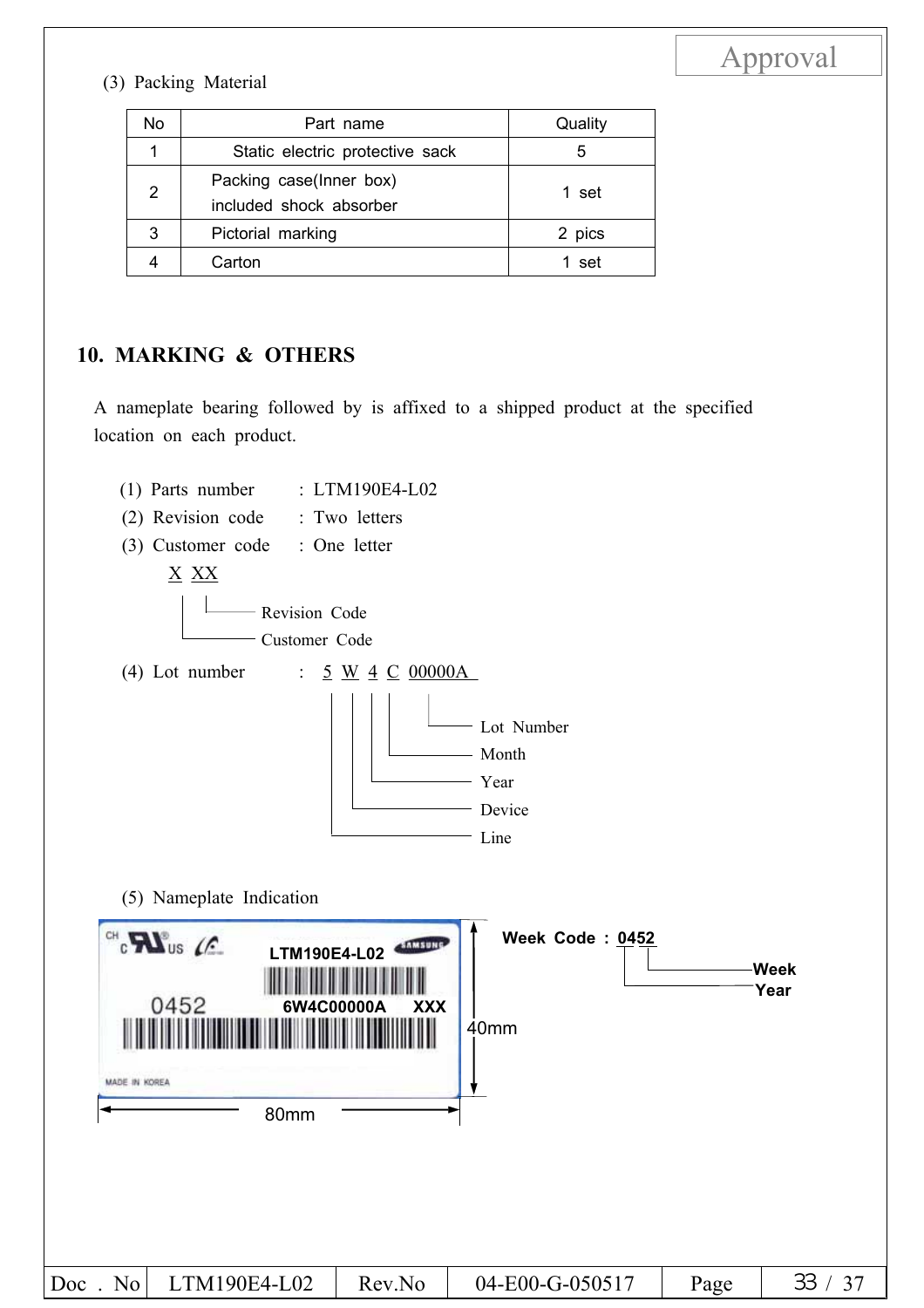

### (7) Others

1. After service part

Lamps cannot be replaced because of the narrow bezel structure.

| 04-E00-G-050517<br>$LTM190E4-L02$<br>Doc<br>Rev.No<br>$N_0$<br>Page |
|---------------------------------------------------------------------|
|---------------------------------------------------------------------|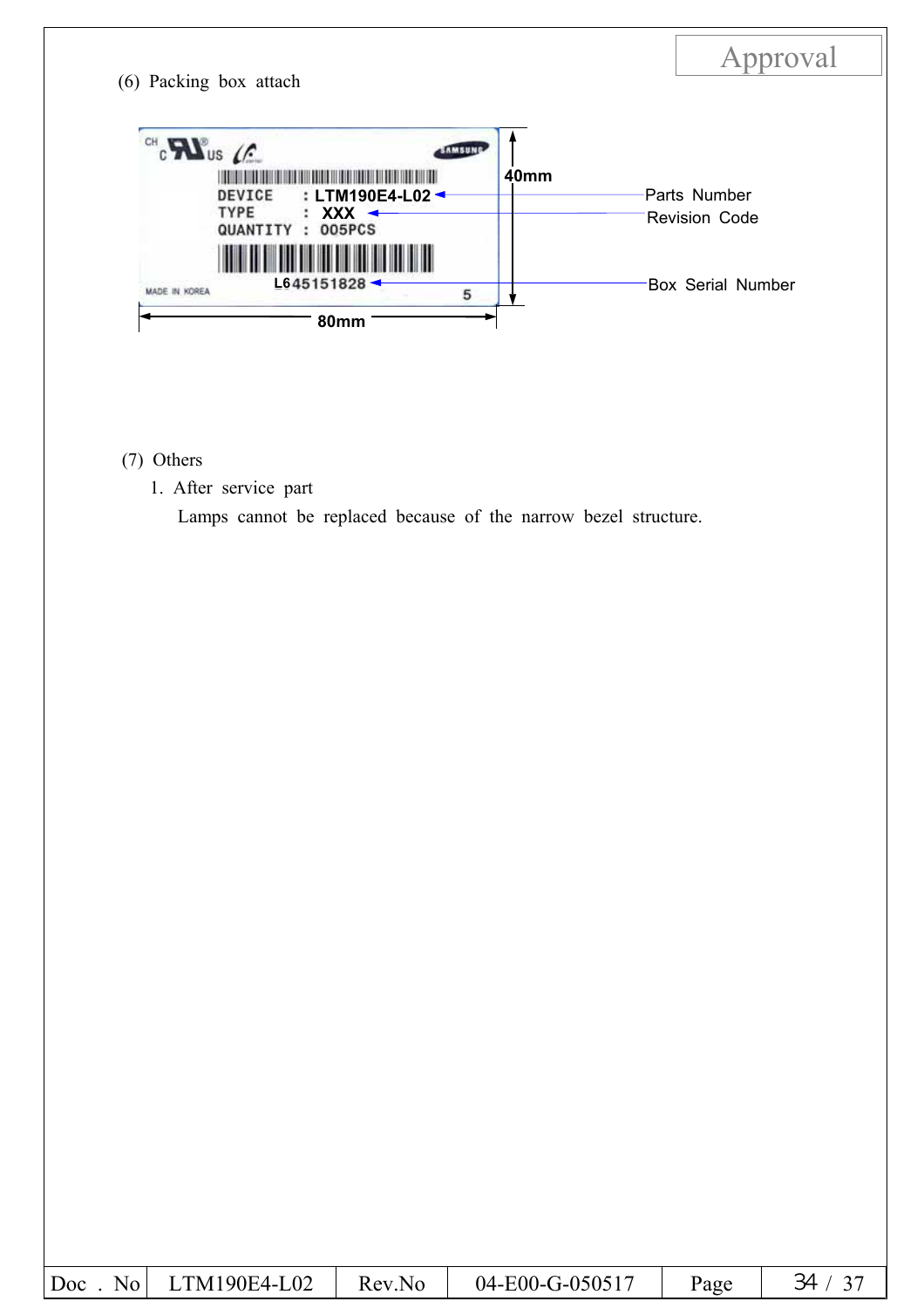### **11. Inspection Criteria** Approval

When products are shipped, incoming inspection should be carried out with a sampling inspection based on MIL-STD-105E level II by AQL 1.0%.

#### CHANGE CONTROL

Design of the product may be changed regarding the specifications, appearance, parts used, circuits, etc. for product improvement.

If a design change is judged to affect the specifications of this product, supplier should inform customer of the change in advance.

#### QUALITY CONTROL

In the event of a product failure under normal operating conditions, a product trouble or a functional disorder that can be deemed to be the responsibility of supplier, supplier should repair the fault or replace the product free of charge within one year from the product delivery date. However, supplier does not take responsibility for the product quality in the case of modifications not specified by supplier.

#### MAINTENANCE

The specifications of the functions of maintenance parts may be partially changed within the range which provides equivalent or better quality. In principle, maintenance parts should be product units. When stopping manufacturing this product, supplier should notify customer in advance.

### HANDLING OF DOUBTFUL POINTS

Any doubt not stipulated in this specification is to be resolved by mutual agreement between customer and supplier, and supplier should make efforts for improvement in good faith.

| $\vert$ Doc | No LTM190E4-L02 | Rev.No | 04-E00-G-050517 | Page |  |
|-------------|-----------------|--------|-----------------|------|--|
|-------------|-----------------|--------|-----------------|------|--|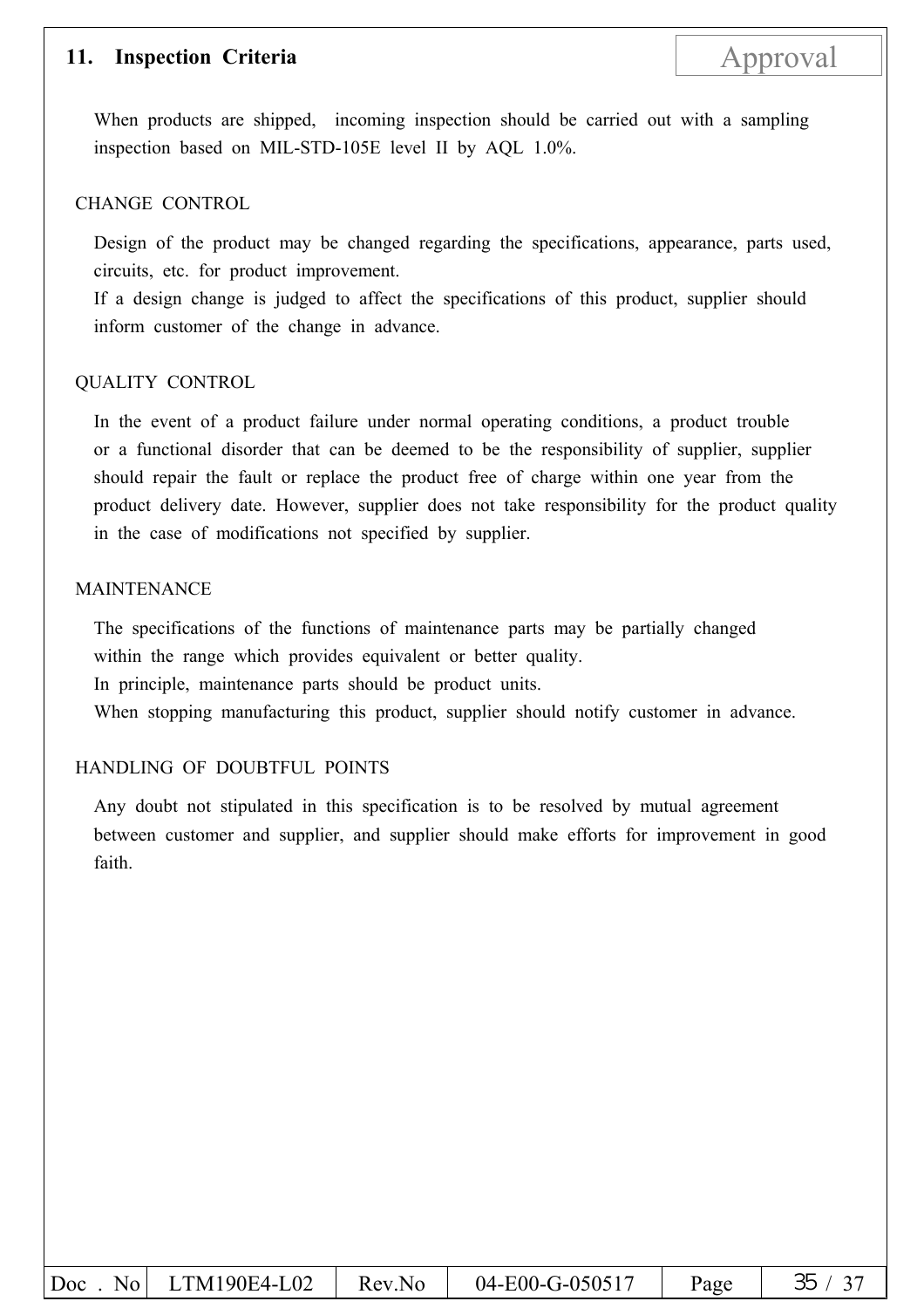### **12. General Precautions** Approval

12.1 Handling

- (a) When the module is assembled, it should be attached to the system firmly using all mounting holes. Be careful not to twist and bend the module.
- (b) Because the inverter use high voltage, it should be disconnected from power before it is assembled or disassembled.
- (c) Refrain from strong mechanical shock and / or any force to the module. In addition to damage, this may cause improper operation or damage to the module and CCFT back-light.
- (d) Note that polarizers are very fragile and could be damage deasily. Do not press or scratch the surface harder than a HB pencil lead.
- (e) Wipe off water droplets or oil immediately. If you leave the droplets for a long time, staining or discoloration may occur.
- (f) If the surface of the polarizer is dirty, clean it using some absorbent cotton or soft cloth.
- (g) Desirable cleaners are water, IPA(Isopropyl Alcohol) or Hexane. Do not use Ketone type materials(ex. Acetone), Ethyl alcohol, Toluene, Ethyl acid or Methyl chloride. It might permanent damage to the polarizer due to chemical reaction.
- (h) If the liquid crystal material leaks from the panel, it should be kept away from the eyes or mouth . In case of contact with hands, legs or clothes, it must be washed away with soap thoroughly.
- (i) Protect the module from static, or the CMOS Gate Array IC would be damaged.
- (j) Use finger-stalls with soft gloves in order to keep display clean during the incoming inspection and assembly process.
- (k) Do not disassemble the module.
- (l) Do not pull or fold the lamp wire.
- (m) Do not adjust the variable resistor located on the module.
- (n) Protection film for polarizer on the module should be slowly peeled off just before use so that the electrostatic charge can be minimized.
- (o) Pins of I/F connector should not be touched directly with bare hands.

|  | $ Doc$ . No LTM190E4-L02 | Rev.No | 04-E00-G-050517 | Page | 36 / 37 |
|--|--------------------------|--------|-----------------|------|---------|
|--|--------------------------|--------|-----------------|------|---------|